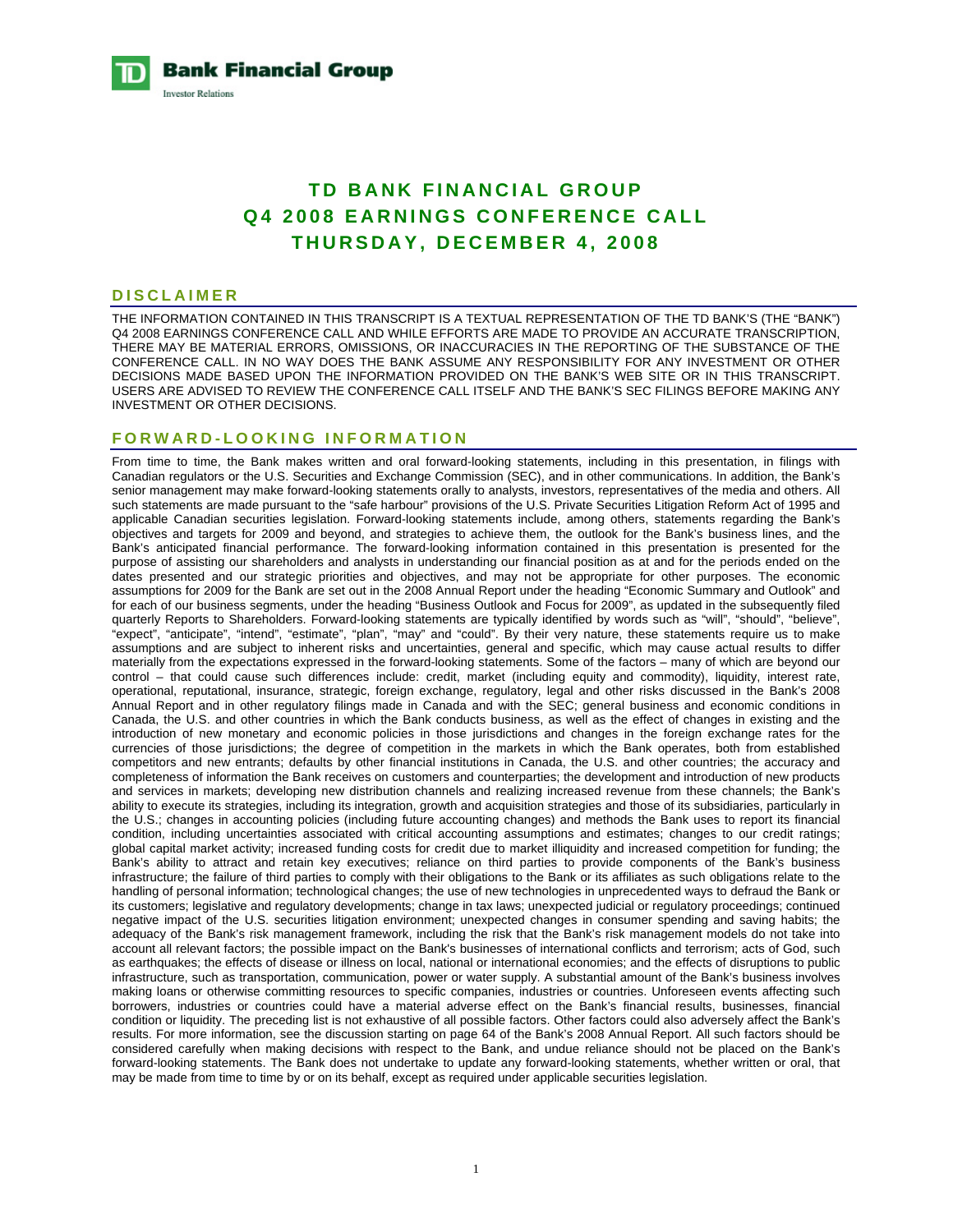

# **CORPORATE PARTICIPANTS**

| Ed Clark<br>Colleen Johnston | President & CEO, TD Bank Financial Group<br>CFO, TD Bank Financial Group |
|------------------------------|--------------------------------------------------------------------------|
| Bharat Masrani               | President & CEO, TD Bank, N.A.                                           |
| Mark Chauvin                 | EVP & Chief Risk Officer, TD Bank Financial Group                        |
| <b>Bob Dorrance</b>          | Chairman, CEO & President, TD Securities                                 |
| Bernie Dorval                | Group Head Global Insurance, Deputy Chair, TD Canada Trust               |
| Bill Hatanaka                | Chairman & CEO, TD Waterhouse                                            |
| Tim Hockey                   | President & CEO, TD Canada Trust                                         |
| Tim Thompson                 | SVP Investor Relations, TD Bank Financial Group                          |
|                              |                                                                          |

# **CONFERENCE CALL PARTICIPANTS**

Dundee Securities – Analyst Credit Suisse – Analyst BMO Capital Markets – Analyst Desjardins Securities – Analyst Merrill Lynch Canada – Analyst Genuity Capital Markets – Analyst National Bank Financial – Analyst Blackmont Capital – Analyst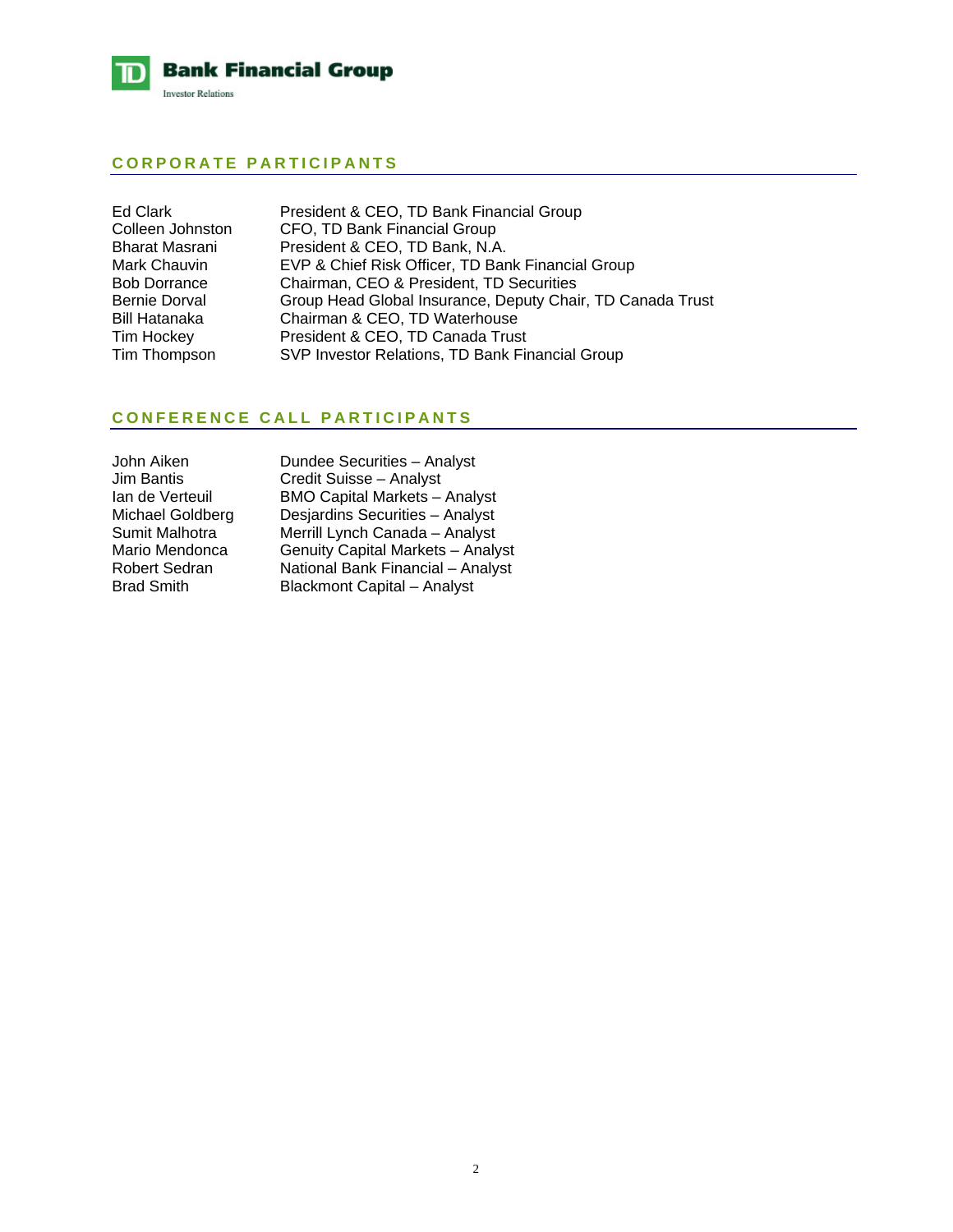

# **PRESENTATION**

### **Tim Thompson - TD Bank Financial Group - SVP - IR**

Good afternoon and welcome to the TD Bank Financial Group's fourth-quarter 2008 investor presentation. My name is Tim Thompson and I am head of Investor Relations at the Bank.

When considering our fourth-quarter results, please reference this presentation along with our preannouncement materials from November 20. We will begin today's presentation with strategic remarks from Ed Clark, the Bank's CEO, after which Colleen Johnston, the Bank's CFO, will present our fourthquarter operating performance. Bharat Masrani, Group Head of US P&C Banking, will then provide a business update and comments on our integration initiatives in the US P&C Segment. Mark Chauvin, Chief Risk Officer, will then offer comments on credit quality. After that, we will entertain questions from those present and from prequalified analyst and investors on the phone.

Also present today to answer your questions are Bob Dorrance, Group Head Wholesale Bank; Bernie Dorval, Group Head Global Insurance; Bill Hatanaka, Group head Wealth Management; and Tim Hockey, Group Head Canadian P&C Banking. As in the past, we are trying to keep the call to about 1 hour with Ed, Colleen and Bharat, and Mark's comments taking up about half of that time.

Please turn to Page 2. We know that this presentation contains forward-looking statements and actual results could differ materially from what is discussed. These statements are presented for the purpose of assisting our shareholders and analysts in understanding our financial position as at and for the periods ended on the dates presented and our strategic priorities and objectives. It may not be appropriate for other purposes. Certain material factors or assumptions were applied in making these statements. For additional information, we refer you to our Q4 2008 and annual MD&A. These documents include a description of factors that could cause actual results to differ and can be found on our Web site at TD.com.

Let me turn the presentation over to Ed.

#### **Ed Clark - TD Bank Financial Group - President and CEO**

Thanks, Tim. Welcome, everyone, and thank you for joining us this afternoon. Before I turn it over to Colleen, I would like to try to provide you with some comments on our 2008 performance and then talk about some of the factors that I see impacting us in 2009.

All in, I think we have actually had a pretty good year despite some of the toughest markets certainly I have ever seen. We have had excellent performance in retail in both Canada and in the United States. We said we would try to hit \$4 billion in retail earnings in 2008 and we did. That is a fantastic earnings anchor for the Bank and we are focused on growing that number in the future.

Even though TD Securities had a tough year and a particularly tough fourth quarter, even including the credit losses and the earnings they will have earned of 5% greater return since the start of the global financial turmoil -- quite remarkable when you compare to other wholesale banks around the world.

Let me comment on that turmoil. Canadian banks have fared relatively well over the past year. For TD, we had positioned ourselves sometime ago to reflect a more conservative approach to risk and that did pay off, but we still felt the collateral impacts. At the end of 2008, we feel we have emerged slightly bruised but stronger.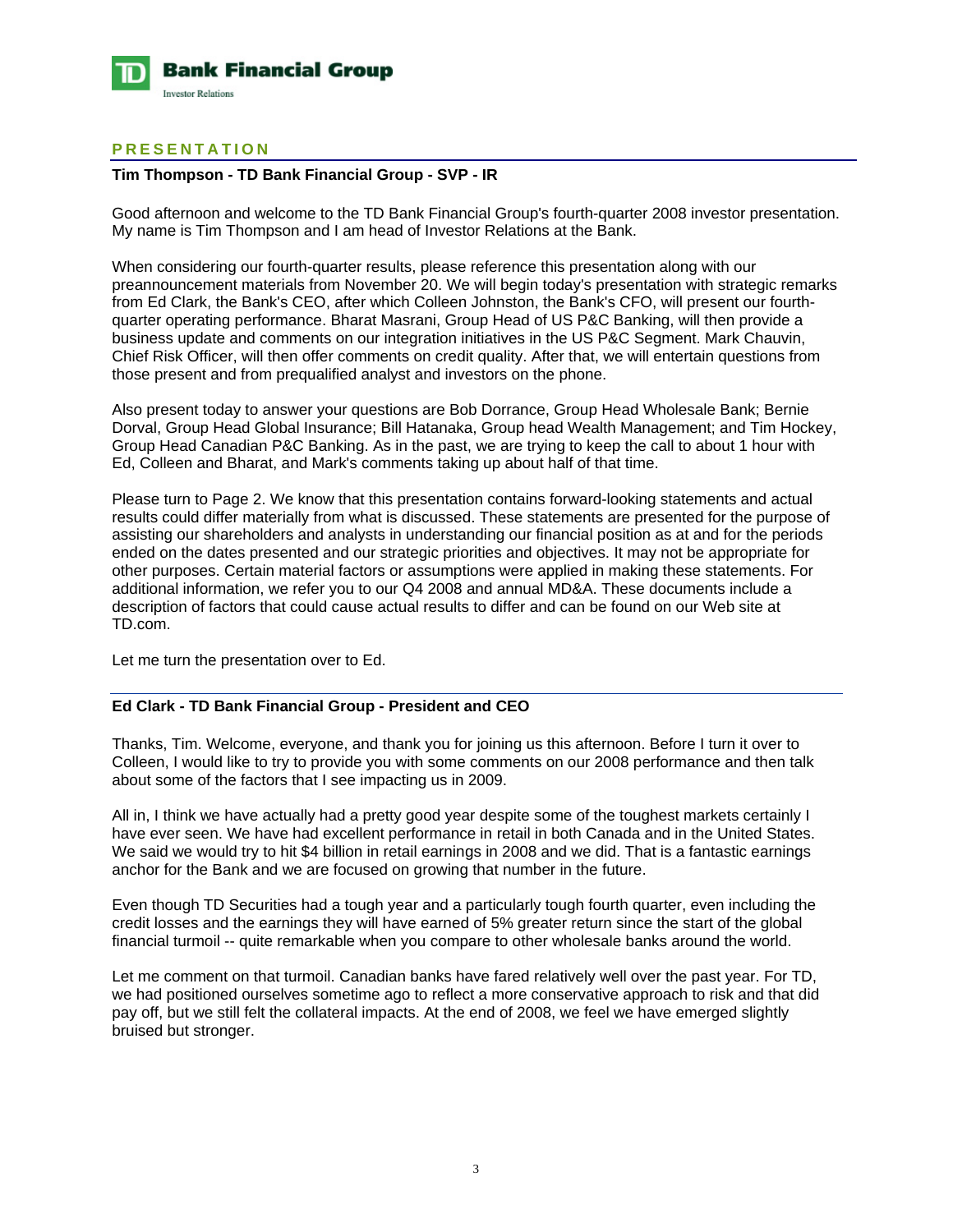

We dealt with the issues in TD Securities head-on. We took a cautious view and raised common equity capital, giving us an extra layer of security and our investors additional peace of mind against ongoing market turbulence. We still have very large capacity to issue preferred shares. These actions, plus the stability of our premium retail earnings mix, allow us to comfortably move our focus back to running our businesses.

When will this turmoil end? The truth is no one knows. Given the size and scope of government intervention around the world, we would expect to see signs of stabilization in the near-term. While these interventions are positive moves, unfortunately that doesn't mean that we are likely to avoid a recession in North America.

The real question is how deep will that recession be? It appears the United States is already in recession and we believe the U.S. slowdown is spilling over into Canada. The strong Canadian dollar has weakened recently, which should help Canadian exporters, but weaker commodity prices will hurt, especially in the West. There is, obviously, considerable uncertainty surrounding the North American automakers, which could in turn hit Ontario hard.

A key part of the solution to the problem lies where the crisis began, in the U.S. housing market. We need price stability in that market and the start of a recovery there before we can begin to see any light at the end of the tunnel. Unfortunately, this may take some time.

As the economy turns down, understandably there is concern that banks not overreact by unduly restricting credit. We recognize this concern and have emphasized, both within the Bank and with our customers and clients, we will work prudently with them through these troubled times. Indeed, we have said clearly that we are open to business and want to use the current market dislocation to gain market share, all of the time of course ensuring we stay within our lending standards. In our materials release today, we have included charts on our overall lending as well as a specific look at commercial lending. Both charts underscore our point.

Our lending at TD Canada Trust, Personal and Commercial, has continued to grow through each quarter of 2008, despite a general slowdown in credit growth. Our small-business in commercial lending has increased, moving up from a growth rate of 7% to 10% to 14% to 15% in recent quarters, well above the average growth rate of such lending.

There is, across the world, a general reintermediation going on putting bigger burdens on banks. At the same time in Canada, foreign banks are withdrawing from the Canadian market, replacing a larger burden on the large domestic Canadian banks. At TD, we are rising to that need, applying credit to our clients. This does mean, however, that credit growth will not -- this does not mean, however, that credit growth will not slow in 2009 as businesses become more cautious about their expansions.

What does all of this mean for us at TD? As you know, we like to operate simple strategies in a consistent way over the long-term. We don't want to make knee-jerk decisions in reaction to every piece of news or market event. On the other hand, we also have to recognize that there are significant headwinds that we are going to have to contend with.

In our U.S. and Canadian retail operations, we feel we have good momentum and have pretty stable businesses. We still see volume growth but we see that slowing from where we are today.

Margin compression will continue to be an issue. Our cost of borrowing has gone up. Deposit rates have not fallen as we have in fact lowered lending rates. There will be a period of adjustment as we try to pass on cost increases and hopefully as well borrowing costs ease.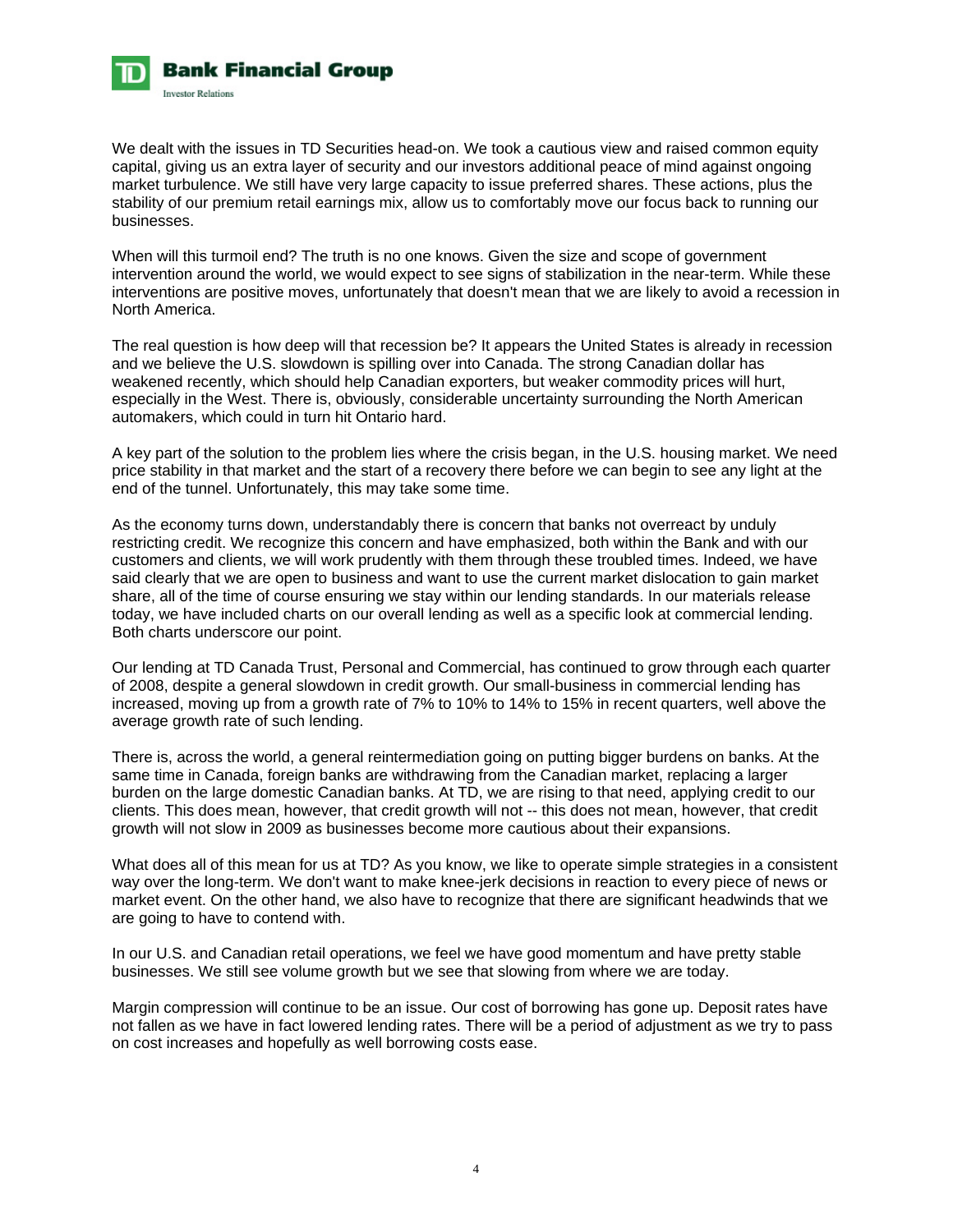

Clearly, a recession means higher PCLs, but in Canada the increase should be measured as the year moves along. In the U.S., given the tougher economic environment there, we expect to increase provisions from the current levels during the first quarter to ensure that we keep on building sufficient reserves. In Canada, our insurance business is countercyclical but will be affected over time as housing lenders slows.

Finally, with respect our U.S. operations, we would expect to see the benefits of a successful integration and the substantial impact on the Canadian dollar earnings of the lower value of the Canadian dollar. Our Canadian Wealth Management operations start the year with a significant headwind of lower asset values. On the other hand, our client base continues to grow and our online brokerage transactions remain very high. These two factors are also true for TD Ameritrade, which continues to perform very well. TD Ameritrade, however, will be affected if in fact interest rates continue to fall.

As to our wholesale bank, forward-looking observations are particularly difficult but coming off of a year when our wholesale operations, excluding the drag of our credit trading businesses, actually performed very well despite the market pressures. Next year, there hopefully will be substantially less drag from the credit trading business. On the other hand, overall franchise activity may be quiet and the markets may offer less opportunity for trading profits in foreign exchange and fixed income.

There is some risk of further write-downs in our head office portfolio, depending on the evolution of the stock market. Despite these many headwinds, we will continue to pursue our organic growth strategy, but we're going to do so at a more measured pace that is in line with the slowing economy.

For example, this year, we opened 30 new branches in Canada. Next year, that number will likely be closer to 20.

We will continue to add to our client-facing advisors in Wealth, up 80 for 2009 compared to 130 in 2008. In the U.S., we will keep our branch opening steady, adding about 30 new branches there.

On expenses, we do not believe in fire drills but we also understand the need to be cautious. We will continue to actively manage our expenses, as we have been doing, with a focused approach from areas where we can create sustainable cost advantage but not at the expense of our strategic initiatives. We are also going to continue to leverage our North American scale to drive savings and gain synergies where it makes sense to do so.

Overall, how am I feeling about 2009? Obviously, we're in a very uncertain economic environment. It is not the environment where one can provide much guidance. Although I am feeling pretty good about TD, the lack of visibility on the economic environment does call for caution.

On the other hand, I do think it is very important in these times to keep things in perspective. We have a strategy and we have a competitive advantage and position in the marketplace that will help us weather this storm. I know our teams are focused on delivering growth despite all of these headwinds.

Against the background of what I think has to be characterized as an exaggerated move of pessimism in the equity markets, TD still has enormous earnings potential. We are going to have the full-year impact of Commerce in 2009, coupled with the stability in earnings momentum of our Canadian Personal and Commercial bank. It is realistic to expect that we will see a reasonable increase in absolute earnings in 2009 and an increase in earnings per share.

On that note, I will hand things over to Colleen.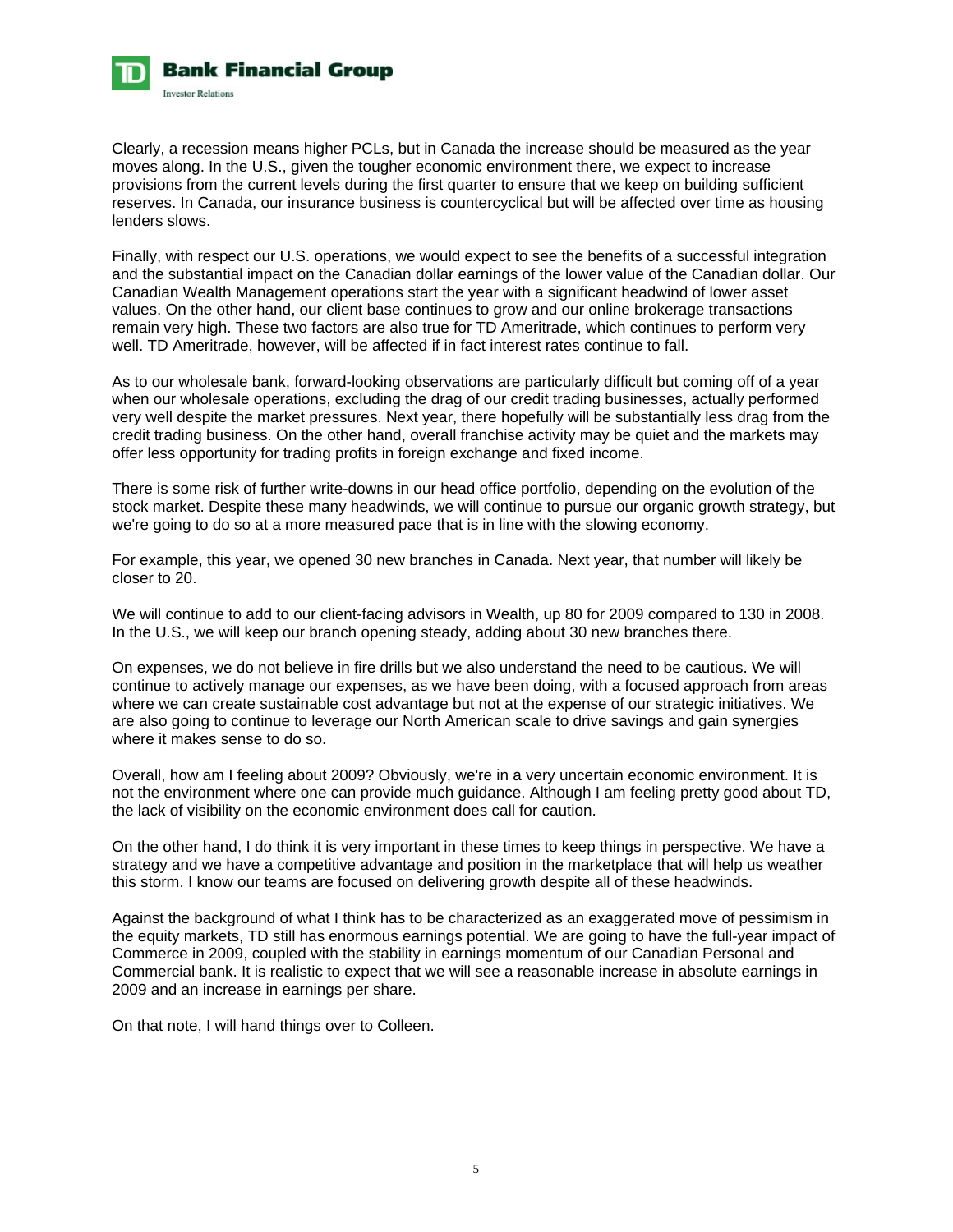

### **Colleen Johnston - TD Bank Financial Group - Group Head Finance and CFO**

Thanks, Ed, and good afternoon. Let me a first take you through the full year 2008 before we address the fourth quarter.

We continued our great performance in Canadian retail, which was up 5% to \$2.9 billion, a new record. Our U.S. retail earnings were up 77% versus last year. We closed our acquisition of Commerce Bancorp and delivered US P&C earnings of \$806 million, well ahead of our target of \$750 million. Earnings from TD Ameritrade were \$289 million versus \$261 million last year, up 11%. 2008 marked TD Ameritrade's sixth record year in a row.

As Ed mentioned, we achieved \$4 billion in adjusted retail earnings this year, a great accomplishment. Wholesale earnings in 2008 were \$65 million, well below earnings of \$824 million last year.

As you heard on November 20, we were unable to completely avoid the consequences of operating in illiquid markets. Corporate segment losses were \$251 million on an adjusted basis. Most of these losses came in Q4 as a result of liquidity related losses.

Adjusted EPS was \$4.88 for the year, down 15%.

Please turn to Slide 5. So let's talk about the Q4 '08 highlights.

Total bank adjusted net income was \$665 million, down 35% from last year. Adjusted diluted earnings per share of \$0.79 represented a 44% decline from Q4 of 2007.

Our Canadian retail businesses were up 3% versus last year to \$710 million for the quarter. Net income from our U.S. retail businesses, TD Bank and TD Ameritrade, was \$336 million. This is the second quarter we are including Commerce earnings in our results.

Details on our wholesale net loss of \$228 million and corporate segments loss of \$153 million were discussed on November 20.

I will now give an overview of each business segment. Our regular quarterly slides can be found in the appendix. Please turn to Slide 6.

Canadian P&C reported net income of \$600 million in Q4, up 5% from last year but down 7% from Q3. Revenue was \$2.3 billion, a new record, up 6% from last year.

The main reasons for the increase were strong volume growth across most products and the transfer of the U.S. insurance and credit card businesses to the segment in Q3. In terms of volume, we saw 11% year-over-year growth in real estate secured lending, the best Q4 in history for term products and very strong commercial credit growth. The increase in revenue was partially offset by margin compression due to a flight to safety, a shift in asset mix, and continued competition for deposits. Other income increased due to deposit fees and credit card revenues.

Provisions for credit losses were up year-over-year primarily due to personal lending provisions reflecting volume growth, credit quality issues and the transfer of the U.S. business. Business banking provisions were \$12 million for the quarter.

Expenses of just over \$1.2 billion were up 8% over last year and up 6% versus last quarter. The increases in expenses from Q4 were the result of the U.S. business transfer and new initiative spend, primarily new branch openings. We added 30 new branches in 2008, plus related to the termination of an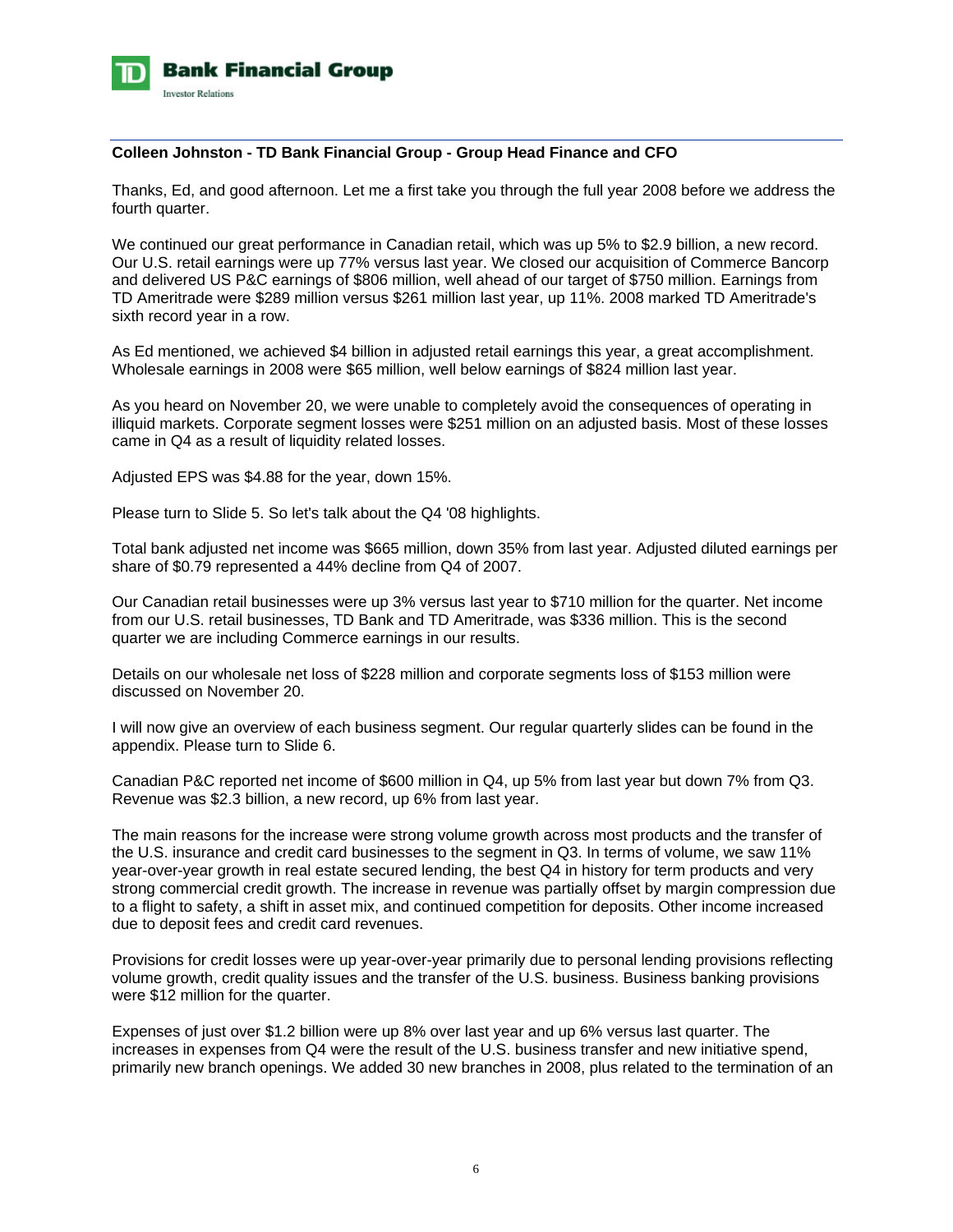

industry payments project were also expensed this quarter. Operating leverage was a negative 2 point gap in the quarter. If you adjust for the transfer of the US businesses and the canceled project, we had a positive 1 point of operating leverage.

Please turn to Slide 7. Our global wealth business, excluding TD Ameritrade, generated net income of \$110 million, down 8% from Q4 '07 and 13% from last quarter. Total revenue of \$591 million increased 2% from last year, primarily due to the transfer of the U.S. Wealth business to the segment in Q3. Excluding that transfer, revenue declined by 3%.

Online brokerage revenue was up year-over-year. Commissions increased due to higher average trades per day, partially offset by a decline in commissions per trade. Net interest income increased primarily due to higher deposit balances.

Mutual fund revenues declined due to lower market-driven asset levels and fund redemptions. Private investment advice revenue fell as market volatility impacted new-issue revenue and trading revenue.

Expenses of \$428 million were up \$29 million or 7% year-over-year. Excluding the impact of the US Wealth business, expenses were flat to the prior year. During 2008, Wealth Management achieved their target of adding 130 new client-facing advisors.

TD Ameritrade reported fourth-quarter earnings of USD 172 million, down USD 28 million or 14% versus last year. The Canadian \$60 million contribution to our earnings was announced on October 23rd.

Please turn to Slide 8. US P&C delivered strong results this quarter, up from Q3 of '08, despite a tough banking environment in the US. Revenue for the quarter was USD 1 billion or \$1.044 billion Canadian. The large increase year-over-year was primarily due to the inclusion of Commerce. On a quarter-overquarter basis, revenue was down 1% in U.S. dollars.

For the quarter, asset growth was very strong with commercial asset growth of 5% and consumer growth of 4%. Deposits were relatively flat and, as expected, the margin declined due to competitive deposit pricing.

Provision for credit losses – \$78 million Canadian or USD 75 million. This is in line with our previous guidance, and we continue to build reserves with net charge-offs of \$39 million, up \$5 million from last quarter. The net charge-off increase is equally split between consumer and commercial portfolios.

Fourth-quarter expenses in U.S. dollars were up slightly due to higher advertising spending.

A number of you have asked about the Commerce securities portfolio. As you know, we fair valued the portfolio on close and that fair value has declined significantly as at October 31, 2008, which is adjusted through other comprehensive income.

Investors have asked questions with respect to potential impairment. In the case of debt securities, the key test for impairment relates to credit risk whereas the fair value declines in our books since close relate almost entirely to liquidity issues. At the time we closed the Commerce transaction, we recognized that a portion of the fair value decrement was a result of future expected credit losses. We have been monitoring the actual losses relative to that estimate and to date, the portfolio has performed much better than our model.

There are various factors which could impact our impairment assessment. One such key factor is housing price decline. For example, housing prices would have to decline by another 15% in the United States before we'd be concerned about impairment charges.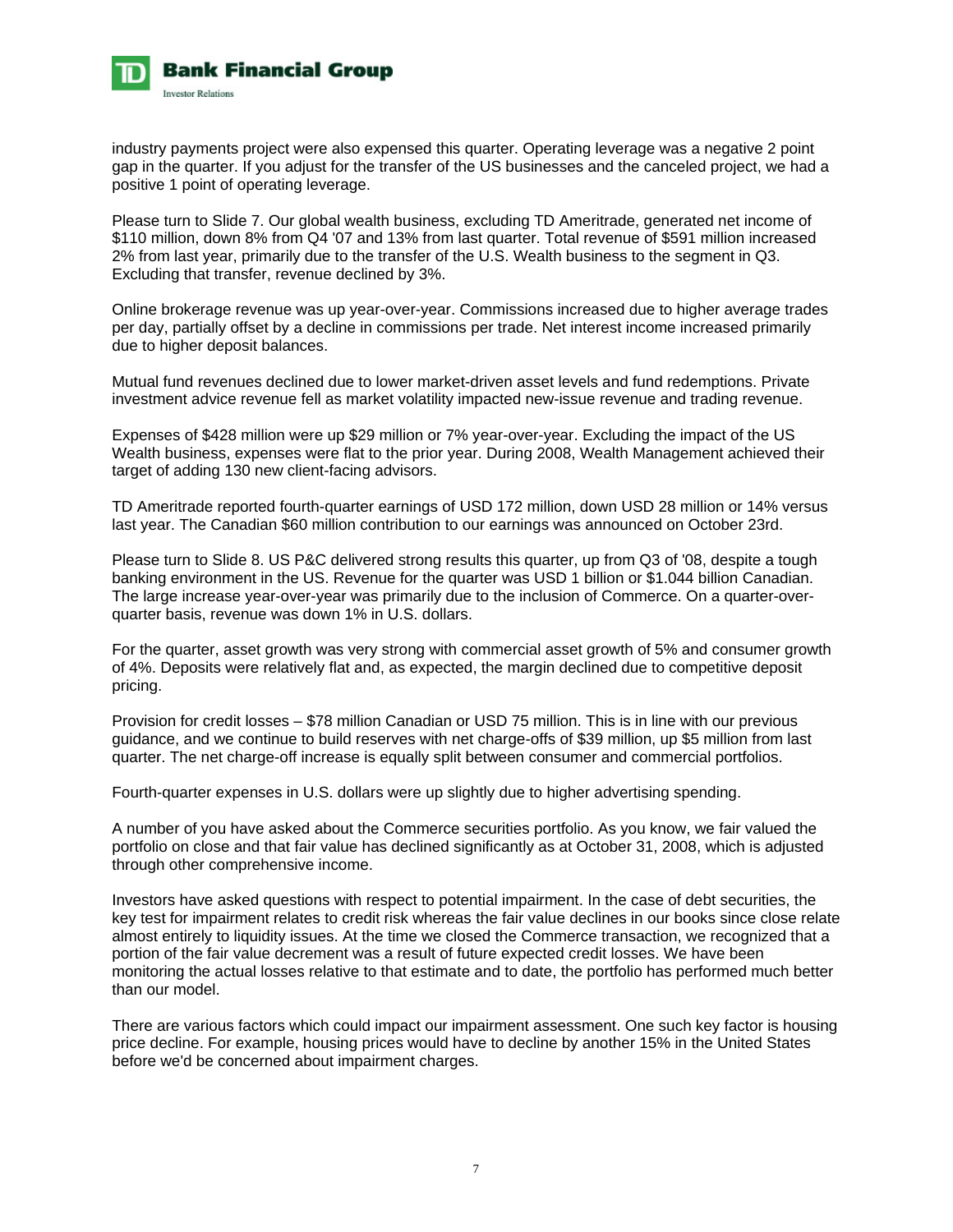

Please turn to Slide 9. Overall wholesale had a loss of \$228 million in Q4, as announced on November 20. Details were discussed on that date, so I will only summarize briefly here.

As you know, our credit trading group posted a loss of \$350 million in Q4. That brings the remainder of wholesale in at \$122 million. Remaining earnings reflected highly volatile trading markets and low levels of capital markets activity. Wholesale also benefited from favorable tax items in the quarter.

Market volatility contributed to significant increases in foreign exchange and interest rate trading revenues. Offsetting was increased mark-to-market losses on loan commitments, write-downs for other than temporary impairment in our head office investment portfolio, lower equity trading revenue and a decline in capital markets activity.

In terms of our BCE exposure, we are proceeding on the basis that the deal will close. Should it not close, the impact will be positive to our P&L and to capital.

Our risk-weighted assets currently include \$3.5 billion related to BCE. Given that this is still a live deal, we're not disclosing our reserves. That said, you should note that the reserve is calculated net of fees and flex in the deal pricing.

Continuing market volatility and weak equity markets will continue to put pressure on wholesale earnings and risk-weighted assets. We expect the impact of credit trading to be relatively neutral to the P&L going forward.

Please turn to Slide 10. I thought I would introduce a new feature for this quarter addressing our Tier 1 capital ratio, given greater interest in capital in this environment. This slide shows you a continuity our Tier 1 ratio from Q3 to pro forma November 1. The pro forma adjusts for the impact of new equity issuance, which includes the full overallotment option after November 1 and the deduction related to Basel II treatment of our substantial investment, which now requires a 50% deduction from Tier 1 capital.

During the fourth quarter, we added substantially to our capital ratio through retained earnings growth and new issuance, which includes preferred shares, innovative Tier 1 and common shares through our dividend reinvestment plan. However, required capital also increased through risk-weighted asset growth. We grew risk weighted assets by \$27 billion. About half of this was due to foreign exchange translation. The other half was largely due to new asset growth, not drawdowns, the transfer of credit trading assets to available for sale and market risk and volatility in the Wholesale bank.

Declines in credit quality had a minor impact on RWA in the quarter.

On the topic of foreign exchange, changes in our RWA are partly hedged through changes in OCI and partly through additional hedges we have in place to manage our capital ratios. Because of the onemonth reporting lag for our U.S. businesses, it is impossible to perfectly hedge our capital ratios from an accounting standpoint because the hedges are marked on a current basis. For regulatory reporting purposes only, we have eliminated the one-month lag this quarter, which added about 10 basis points to our Tier 1 capital ratio.

For financial reporting purposes, we expect to eliminate the one-month lag for our U.S. P&C bank in 2009. This will not apply to our investment in TD Ameritrade. Our pro forma Tier 1 capital ratio puts us in a strong position as we head into 2009 and provides the extra layer of assurance that investors are seeking in these difficult markets.

Let me turn the presentation over to Bharat, who's going to talk about the US integration.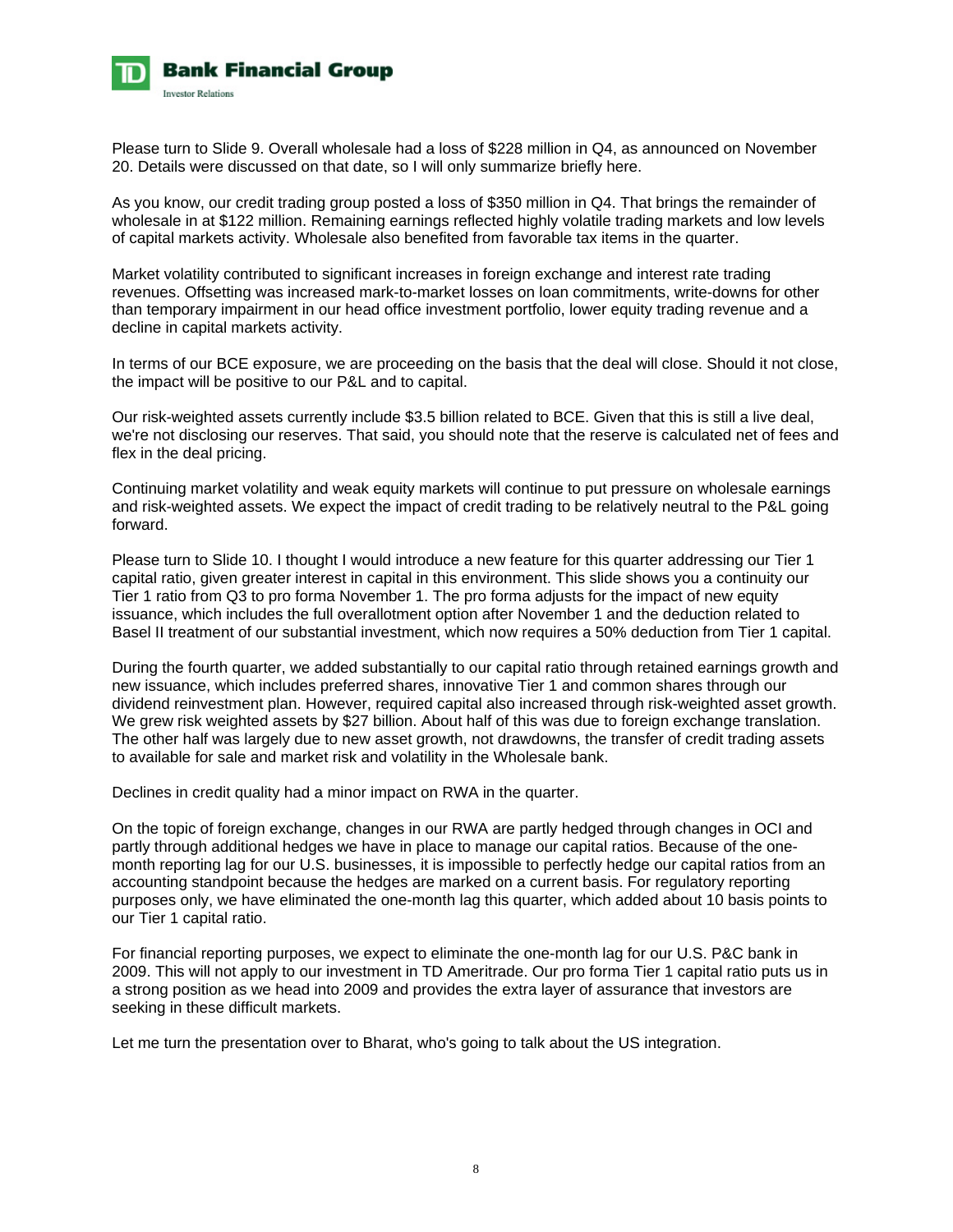

### **Bharat Masrani - TD Bank Financial Group - President & CEO, TD Bank, N.A.**

Thanks. Colleen, and good afternoon.

Before I get to the integration, let me give you an update on what is happening from a market perspective in the United States.

Loan growth during the quarter was strong. Many of our larger competitors are out of the market, and this has allowed us to selectively add relationships while improving both loan structures and spreads. On the deposit front, the environment remains both challenging and volatile as many of our major competitors continue to rely on retail deposits to fund their loan book and we see that likely to continue in the coming quarters.

On a linked-quarter basis, deposits were relatively flat, reflecting our strategy to not chase hot money while aggressively protecting our franchise customers. We continue to see strong growth in our maturing stores in the legacy Commerce footprint and are seeing positive response to our marketing campaigns in the rest of the footprint.

From an asset quality perspective, we're managing our commercial real estate portfolio carefully, particularly our for-sale real estate. Overall, loan portfolio -- overall, our loan portfolios are holding up relatively well. The key strengths of conservative underwriting, a diversified commercial portfolio, lending in footprint in a relatively stable geography has served to dampen the severity of the downturn. Having said that, increased unemployment, a further decline in home prices, as well as reduced economic activity, lead us to anticipate higher impaired loan formations in the coming quarters.

Although it is difficult to predict PCL levels in this environment, we believe that prudence dictates higher PCLs to further cushion us in a downturn. As such, we would envision that PCLs could be in the 100 million to 125 million dollar range in the coming quarters. This should be more than offset by a favorable exchange rate. I am pleased with how we have been able to navigate the difficult U.S. environment. We believe that we will continue to be a positive outlier going forward.

Let me turn my attention now to the integration. Please turn to Slide 12.

We continue to make significant progress and are meeting all of our commitments. We are coming together as one being, both from a regulatory perspective and, more importantly, from a brand perspective.

On November 1, we launched our new brand, TD Bank, America's Most Convenient Bank, in the mid-Atlantic, metro New York, D.C. and Florida markets and will extend the brand into New England in the second half of 2009. As part of our rebranding efforts, we changed signage at 615 stores and corporate offices, including more than 900 ATMs, over the course of a single weekend. We successfully piloted a multibank initiative which allowed us to consolidate 75 stores in overlapping markets nearly a year earlier in the systems conversion and have extended the pilot to 484 stores. We launched an initiative to upgrade the look and feel at 75 of our legacy TD Banknorth stores in the mid-Atlantic and have completed renovations at 63 of those locations, the balance to be completed in the first quarter of 2009.

We introduced extended hours at 288 of our stores in the TD Banknorth footprint and introduced live 24-7 call center support across our entire franchise.

From a cross-sales perspective, we have piloted several initiatives in the legacy Commerce footprint and the results have been promising. As one example, we introduced an iPod campaign in select markets and opened over 34,000 accounts.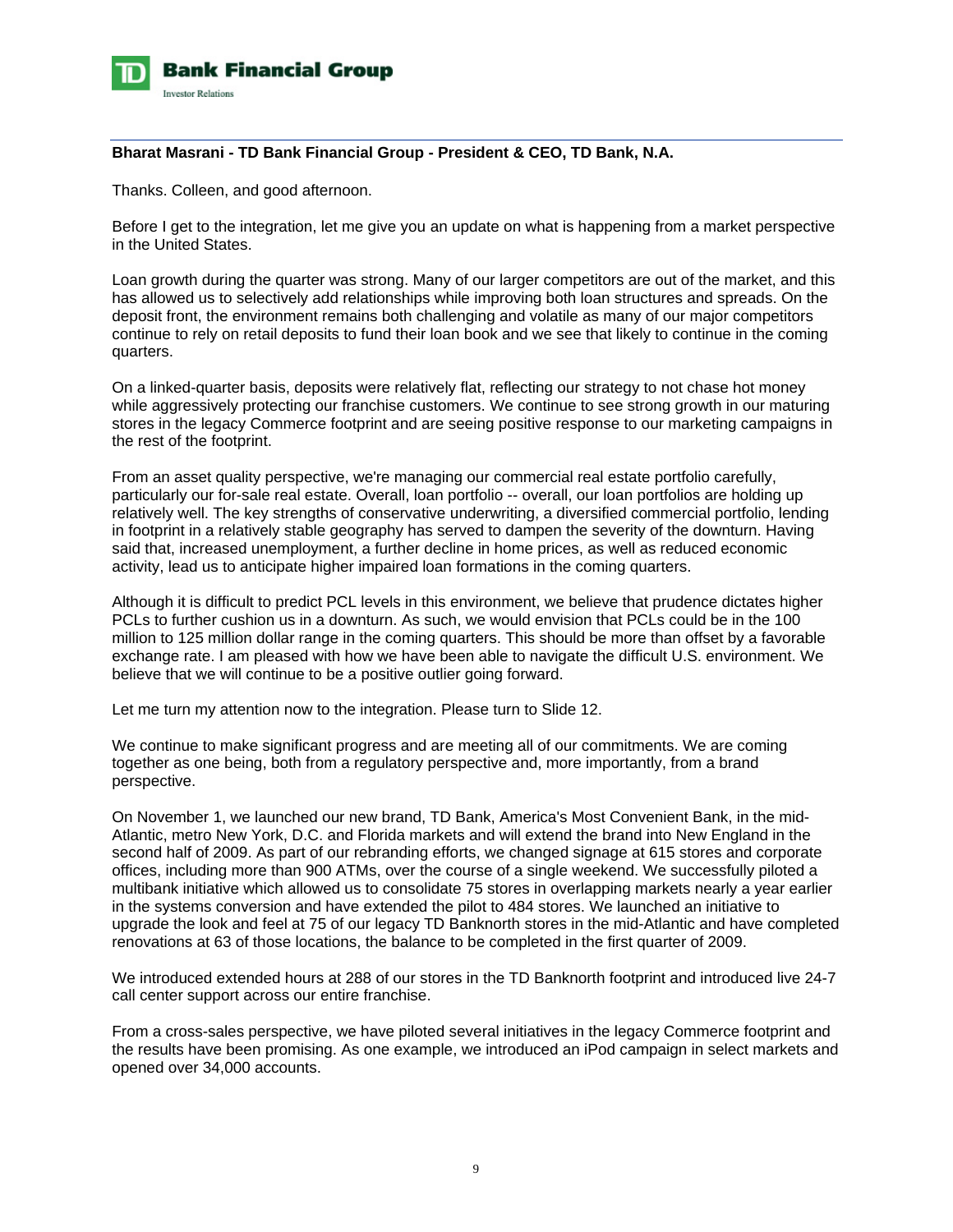

In addition, we continue to open new stores as part of our de novo strategy. We have done all of those without losing focus on the most important thing, the customer. We continue to provide legendary customer service and won the J.D. Power award for customer service in the mid-Atlantic for the third year in a row. In addition, we were recently ranked number one by J.D. Power in overall small-business customer satisfaction nationally for the second year in a row. Lastly, we continue to be on track to achieve our \$310 million in synergies for a successful systems conversion in the second half of 2009.

Please turn to Slide 13. As I mentioned earlier, we achieved a significant milestone with the launch of our brand, TD Bank, America's Most Convenient Bank. Customers of both organizations are now able to bank at any of our rebranded TD Bank stores in these markets and benefit from our legendary customer service, including seven-day banking, free penny arcade, coin-counting machines, hassle-free products and treats for kids and dogs.

In addition to rebranding our stores, we have launched a multi-million dollar television, print, online and instore marketing campaign in these markets involving television celebrities Regis Philbin and Kelly Ripa, and the early results are promising. Overall, the brand launch has gone remarkably well and we're looking forward to extending the brand into New England in the second half of 2009.

Please turn to Slide 14. At the same time that we are implementing the integration and rebranding our stores, we have simultaneously introduced new products. For the past two weekends, we successfully launched a new suite of retail and small business deposit products, as well as consumer lending products in the TD Banknorth footprint. The new product suite mirrors our current offering in the legacy Commerce footprint and will facilitate our systems conversion in 2009.

We introduced our new TD branded credit card in the legacy Commerce footprint and offer the card to our best customers. Early results are promising but we are taking a cautious and conservative approach, given current market conditions.

We reintroduced mortgage originations in our TD Banknorth stores via a streamlined process. This allows us to both underwrite and service mortgages for our customers. Originations are well above forecast with excellent credit quality and strong loan-to-values.

Lastly, as part of our North American wealth management strategy, we introduced our Wealth brand, TD Wealth Management, to the U.S. market. It allows us to provide a broad suite of financial advisory and private client services to our customers.

Whether it is related to the integration or rebranding efforts or the introduction of new products, we are making excellent progress towards our goal of becoming one bank, America's Most Convenient Bank.

Let me now turn the presentation over to Mark.

# **Mark Chauvin - TD Bank Financial Group - EVP - Chief Risk Officer**

Thank you, Bharat, and good afternoon. Please turn to Slide 15.

Gross impaired loans in the Canadian Personal and Commercial segment increased \$68 million quarterover-quarter. \$45 million of the increase was in the real estate secured products, of which \$35 million was in insured mortgages, thereby representing nominal risk of loss.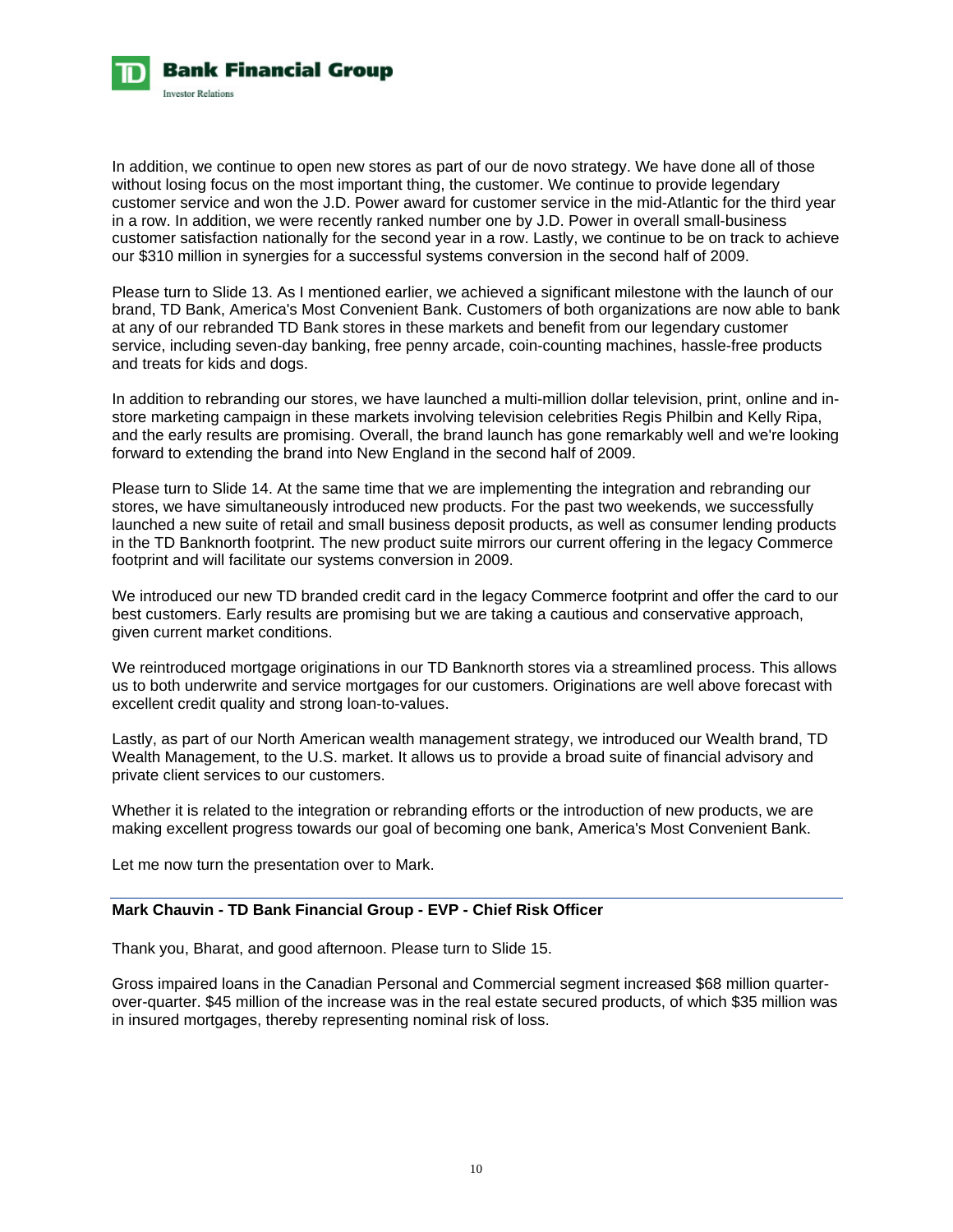

Modest increases occurred across all other retail products. Visa was the single-largest contributor at \$12 million. The increase in retail gross impaired loans is attributed to higher delinquency rates and increased rates of bankruptcy resulting from weaker economic conditions.

Gross impaired loans in the U.S. Personal and Commercial segment increased \$74 million, consisting of \$60 million in volume growth and \$14 million in currency translation due to a weaker Canadian dollar. Increased volumes are concentrated in commercial real estate and residential mortgages. Modest increases occurred across the balance of the portfolio with no significant trends evident. While the trend of gross impaired loans in the U.S. segment remains within our expectations, given the current economic conditions, I believe, as Bharat indicated earlier, that further increases are likely if economic conditions worsen.

Credit quality in the Wholesale segment remains strong with gross impaired loans largely confined to the merchant bank. The \$14 million increase noted during the quarter is due to FX movements with no increase in impaired loans in the merchant bank or the wholesale bank during the quarter. While overall asset quality remains satisfactory, the portfolio is vulnerable to adverse changes to economic conditions in both the U.S. and Canada.

Please turn to Slide 16. Total PCL was stable quarter-over-quarter at 50 basis points as a percentage of total loans and acceptances. PCL increased slightly in the Canadian Personal and Commercial segment due to increased delinquency and bankruptcy rates. Nominal PCL rates continue to be experienced in the Canadian Commerce and wholesale credit portfolios. Although the U.S. segment PCL was stable quarterover-quarter, the higher level of charge-offs was evident as economic conditions continue to worsen.

While total PCL remains within expected ranges, we continue to maintain a pessimistic view on both the Canadian and U.S. economy over the short-term. As a result, upward pressure in PCL is expected to continue through 2009 with higher provisions in future quarters considered likely.

Let me turn the presentation back to Tim.

# **Tim Thompson - TD Bank Financial Group - SVP - IR**

Thanks, Mark. Let's move into the Q&A section. For those participating today, please ask one question at a time. Before ending the call, I will ask Ed to offer some final remarks on today's call. Let's get started. We will start here in the room. Ian?

### **QUESTION AND ANSWER**

# **Ian de Verteuil - BMO Capital Markets - Analyst**

Mark, the available for sale book and possible impairment - when you think about the AFS book can you talk me through what (inaudible) you used (inaudible). Is it by type of security? Is it (inaudible)?

### **Colleen Johnston - TD Bank Financial Group - Group Head Finance and CFO**

I will start. Ian. So yes, it is -- we have done this on a security-by-security basis. But again, as I mentioned in my remarks, the key test is really the credit losses versus the model versus what we had assumed when we wrote the book down upon close. So as you know, at that time, we took it from the original book value to the fair value and embedded in that was an assumption around the amount of credit losses included in that decrement. So that is really the key test and it is managed on a security-by-security basis.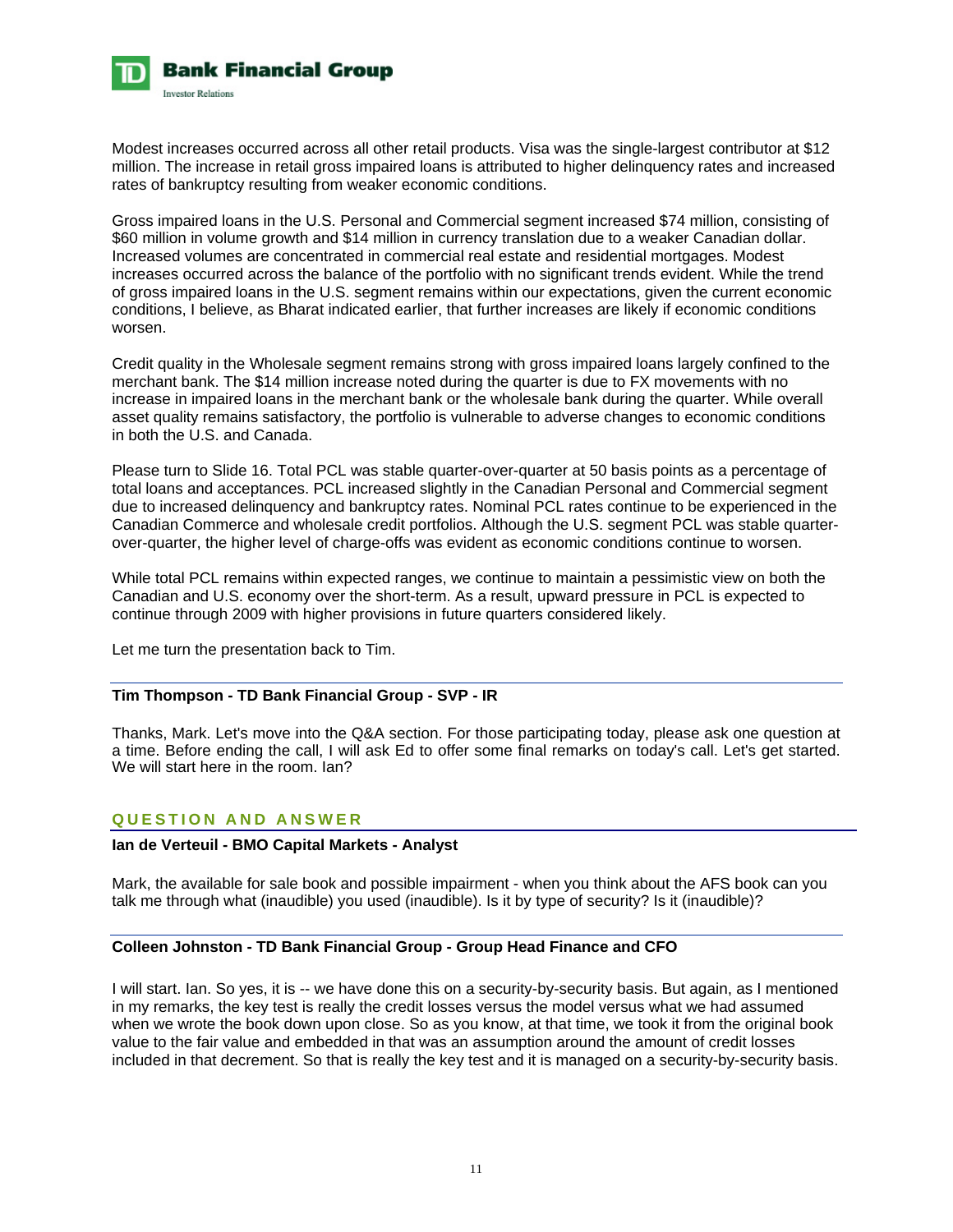

#### **Ian de Verteuil - BMO Capital Markets - Analyst**

When I look at your MD&A where you give a detailed breakdown of the AFS there were sort of three books here - non-agency, bonds reclassified from trading, and the asset-backed. How would you explain to me the mechanics of how you would establish what you need to actually run those books / take the writedowns?

# **Colleen Johnston - TD Bank Financial Group - Group Head Finance and CFO**

Are you talking now strictly the Commerce securities?

### **Ian de Verteuil - BMO Capital Markets - Analyst**

I am just thinking of the AFS book of \$75 billion.

### **Colleen Johnston - TD Bank Financial Group - Group Head Finance and CFO**

Are you talking about everything we reclassified?

### **Ian de Verteuil - BMO Capital Markets - Analyst**

No. I'm just talking -- you list \$75 billion as the size of your AFS portfolio, of which 8.4 were the nonagency CMO -- I'm just trying to pick the areas that I think may be at risk?

#### **Colleen Johnston - TD Bank Financial Group - Group Head Finance and CFO**

I have already talked about the Commerce securities portfolio. The other area that you would want to think about is our head office portfolio, which we have also indicated where we could have some further impairment because of declines in the equity markets. As you can see, a large part of the \$75 billion is in fact in government guaranteed debt as well as mortgage-backed securities; a large portion of \$75 billion is in that type of security.

### **Ian de Verteuil - BMO Capital Markets - Analyst**

Your CBH -- you refer to it as a CBH portfolio, Colleen. That's these various pieces. You've talked about the asset-backed securities, CMOs (inaudible).

### **Colleen Johnston - TD Bank Financial Group - Group Head Finance and CFO**

That is correct.

# **Mark Chauvin - TD Bank Financial Group - EVP - Chief Risk Officer**

I could maybe comment on the CPG AFS book. In that particular book, we use the typical credit standards. We really -- it has to, in our view, be uncollectible before we would revert to an impaired test.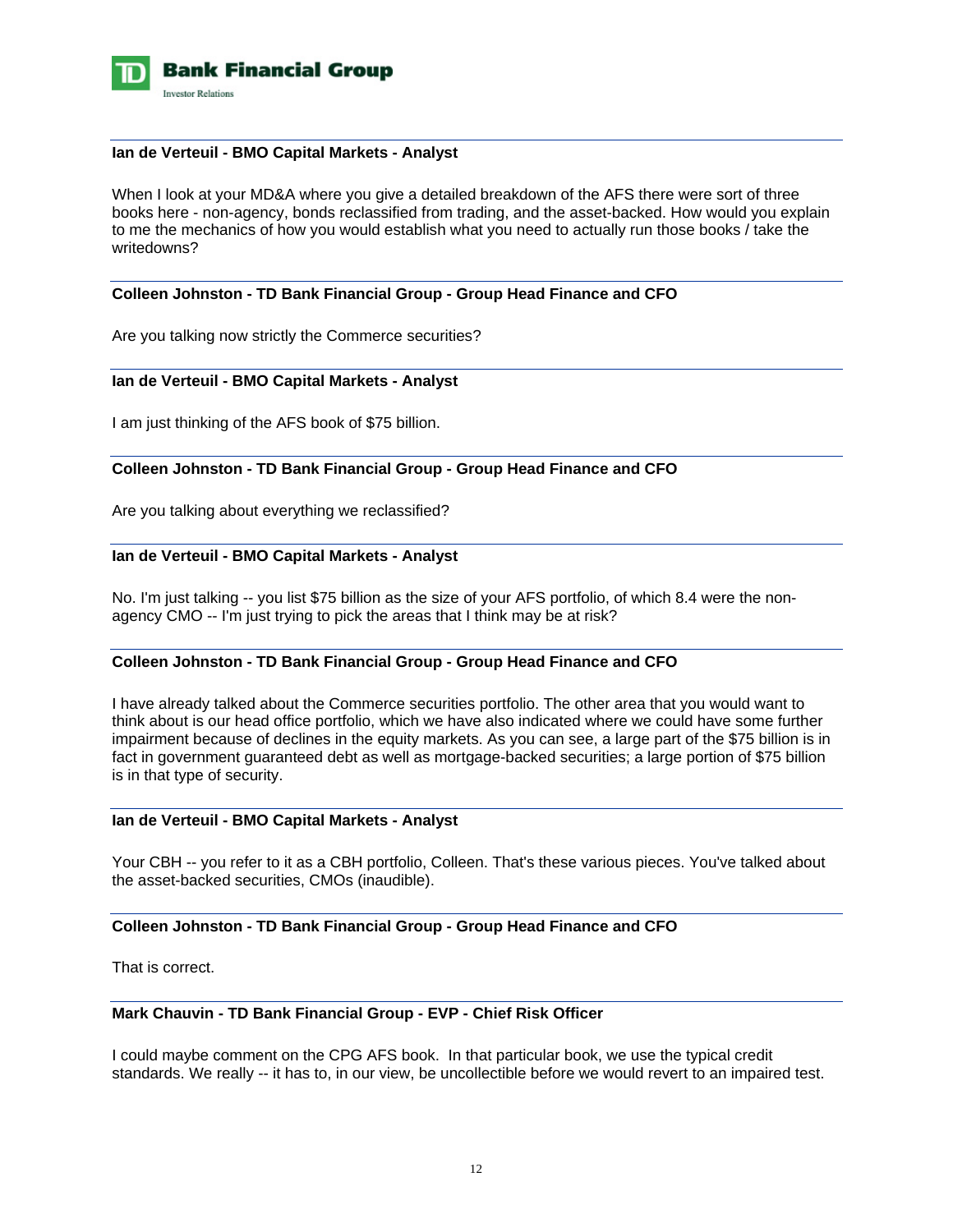

Really the fact that we have credit protection on almost well over 90% of the portfolio created limits (inaudible) it doesn't change it might not be impaired but limits any loss that (inaudible).

### **Ian de Verteuil - BMO Capital Markets - Analyst**

Which book are you referring to now?

### **Mark Chauvin - TD Bank Financial Group - EVP - Chief Risk Officer**

That would be really what the reclassification of what we transferred available for sale from the CPG book. That is about 7.4.

#### **Michael Goldberg - Desjardins Securities - Analyst**

By moving the bonds you were holding for the basis trade to available for sale, you've stopped the impact on earnings but not on value, as I would understand it. Is there anything you can do to stop that impact? I guess, more generally on this situation, given the experience that you have had, I guess the conclusion we can come to -- or it looks like you can come to is that there's hardly any kind of prop trade that looks like is appropriate with bank type leverage no matter how low-risk it appears to be. What I am wondering is how much prop trading impacted your trading revenue in 2007 and 2008?

### **Ed Clark - TD Bank Financial Group - President and CEO**

Go for it Bob! That looks like a Bob question to me.

#### **Bob Dorrance - TD Bank Financial Group - Group Head, Wholesale Banking**

The first part of the question I didn't think it was mine but the second part would be. The prop trading the pure prop trading that we have in the dealer was primarily this credit trading business that we suffered losses in, in the second half of the year. I think the losses are described, Michael, and that would -- netnet from a pure prop trading perspective would be the majority of where we lost money. All of the other businesses have trading in them in both facilitation and trading for the capital. Some of those businesses I mentioned in a previous call did very well, particularly foreign exchange and fixed income. We did not fare so well in equity trading this year, but on a pure prop trading business, that is the credit trading business. If you look historically at that business, we've been in it since '97 and it would have represented on average as much as 10% of the revenue of the dealer in some years and some years less.

#### **Michael Goldberg - Desjardins Securities - Analyst**

To take a year when there was not as much unit volatility, 2007, how much would it have contributed that year?

### **Bob Dorrance - TD Bank Financial Group - Group Head, Wholesale Banking**

I don't that number but it was less than 10%.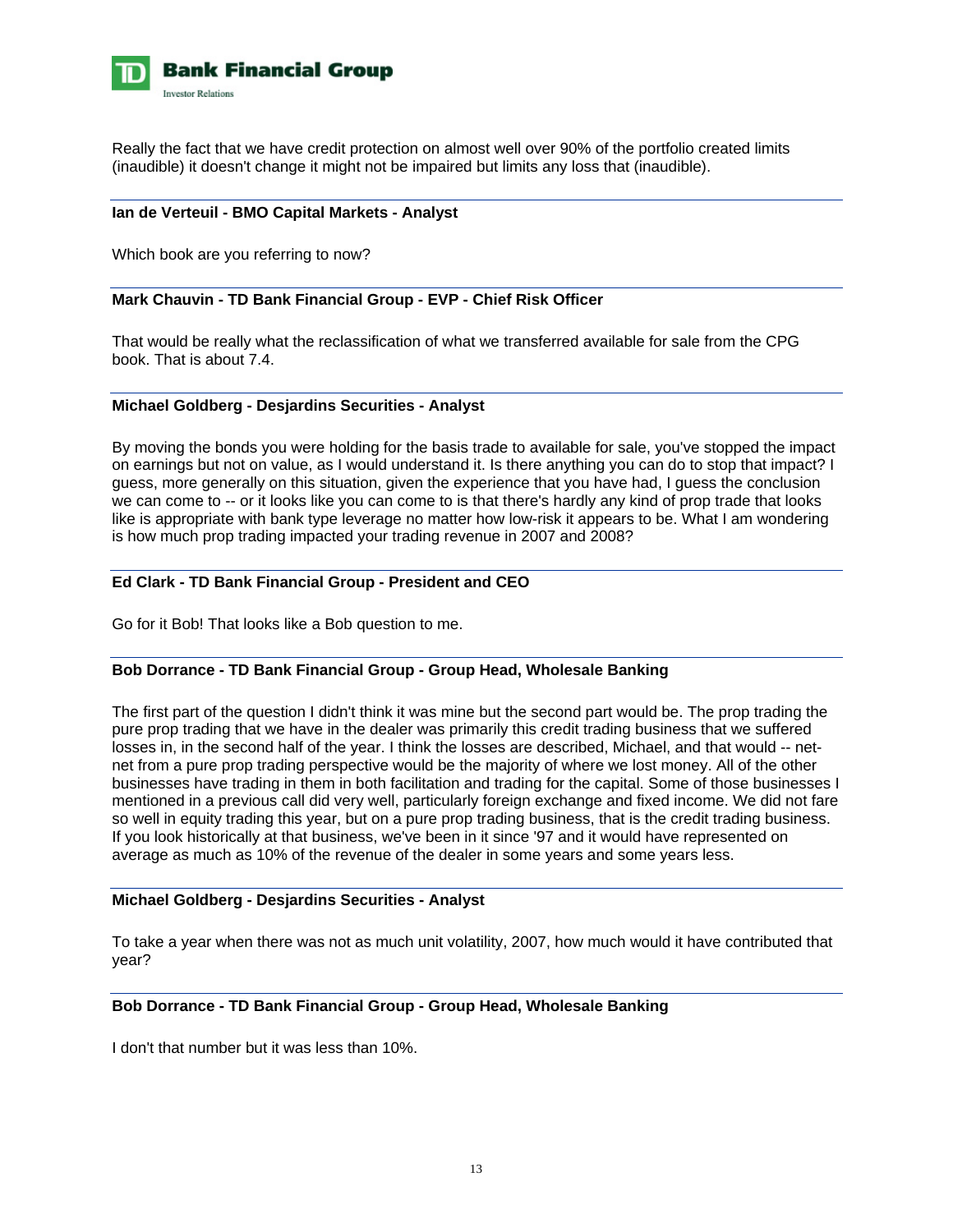

### **Michael Goldberg - Desjardins Securities - Analyst**

Maybe you could get back to me with that. Just related to the first part of my question, it there anything you can do to mitigate the impact of these bonds that you still hold and the I guess hedges against them on your book value? Just describe (multiple speakers) going through AOCI?

### **Colleen Johnston - TD Bank Financial Group - Group Head Finance and CFO**

Right. Just in describing the net impact of the move from trading to available for sale, so first of all, it was the fact that, as you have seen, we would have had trading losses in P&L of \$561 million that were moved in effect to OCI, so that had a positive impact on capital. The negative is we had to then -- we had to add to our risk-weighted assets the amount related to those bonds. That was about \$2.5 billion added into risk-weighted assets. The changes then going forward in OCI do not affect capital but to your point, the net change in the hedges does effect retained earnings; it affects earnings overall. So, really, there isn't any way of managing that. Clearly, we're taking it out of adjusted earnings but it will continue to affect our capital as that amount changes on a quarterly basis. I think that should be relatively minor. Michael, I don't see it as a big factor in our capital.

## **Michael Goldberg - Desjardins Securities - Analyst**

Is there no impact of the bonds as their value changes even through OCI?

# **Colleen Johnston - TD Bank Financial Group - Group Head Finance and CFO**

No (multiple speakers) not, not on debt securities. There is not any impact on capital on the reval.

#### **Michael Goldberg - Desjardins Securities - Analyst**

No, I don't mean on capital. I just mean on the absolute level of other comprehensive income. If their value changes, the unrealized gain, doesn't that go through OCI?

# **Colleen Johnston - TD Bank Financial Group - Group Head Finance and CFO**

Yes, it does.

### **Michael Goldberg - Desjardins Securities - Analyst**

So is there anything that you could do to mitigate that movement?

### **Colleen Johnston - TD Bank Financial Group - Group Head Finance and CFO**

We're not really that concerned about that movement; it does not affect capital.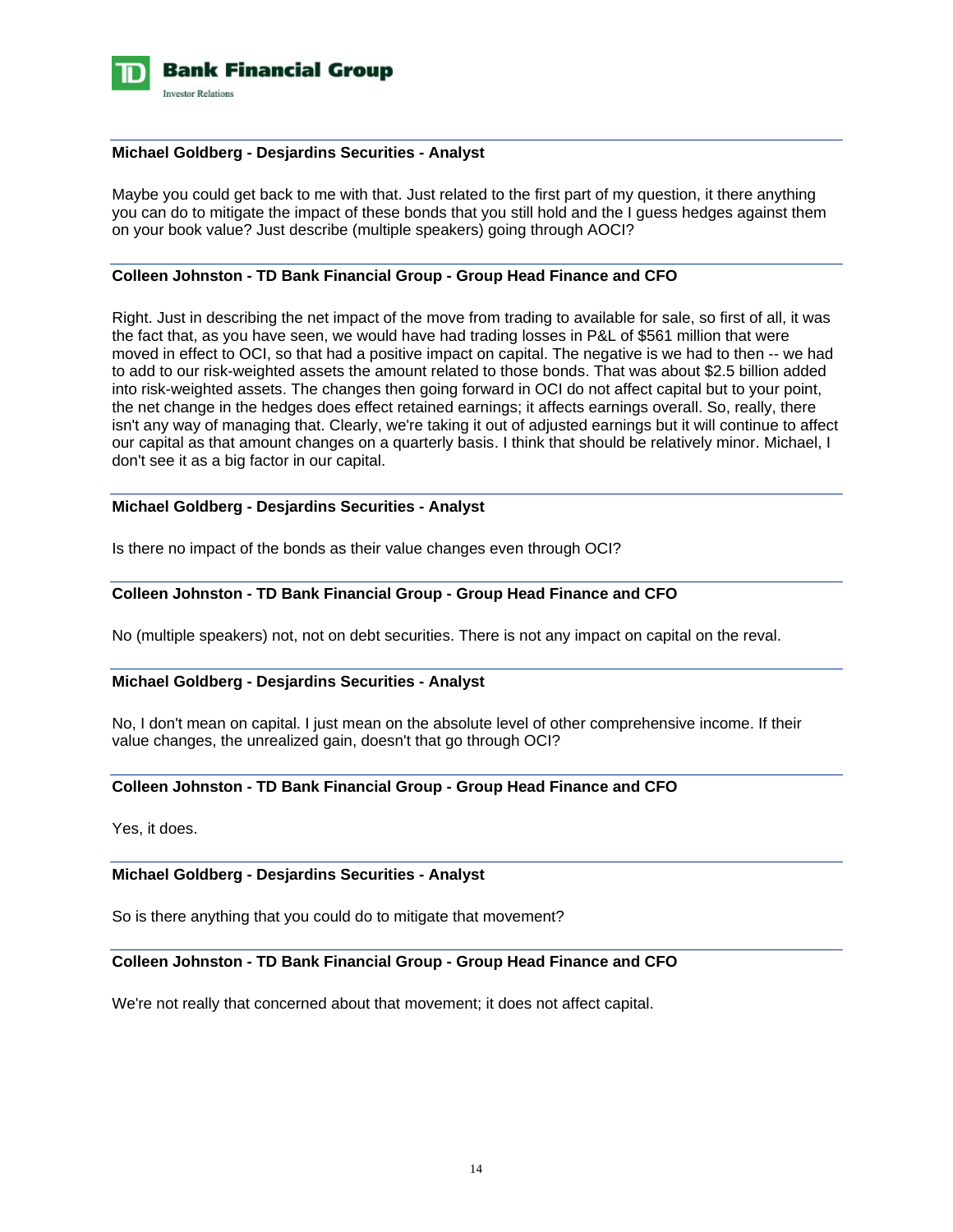

# **Tim Thompson - TD Bank Financial Group - SVP - IR**

Let's go to the phones. First caller, please.

### **Operator**

Jim Bantis, Credit Suisse.

# **Jim Bantis - Credit Suisse - Analyst**

Hi. Two questions for Mark please -- looking at the PCL that has been described for the U.S. operations in 2009, that 100 million to 125 million per quarter range, what does that equate to in terms of a loss rate or PCL rate to loans? I'm trying to get the perspective of that level in 2009 versus the last deep recession in the US in the early 1990s just to see where we are in the cycle relative to that.

Also, we have got quite a sizable residential real estate book in the U.S., particularly when you include the non-residential of about \$23 billion. I'm wondering if you can break that into buckets to give us some sense of why you have got some comfort with it or areas at risk? There's been a lot of discussion in your opening comments about housing prices. If you could just provide some color and some details regarding the whole real estate book, that would be helpful with respect to the U.S.

### **Bharat Masrani - TD Bank Financial Group - President & CEO, TD Bank, N.A.**

While Mark is doing that, let me just comment on your second part of your question. At our Investor Day in June, we had split our portfolios into various segments and our view was and continues to be that the portion that is at risk is what we would call for-sale real estate. At the time, that represented about 6% of our commercial loan book. That percentage has gone down since then because we had, in June had said that we will be very prudent and careful before expanding that particular segment.

In my mind, that is one part of our real estate book that is under pressure and we are watching it closely. As far as the concentration we have to that segment, it has gone down; it has not gone up.

With respect to the other portions of real estate, again I'm trying to go through my memory on what we disclosed in our June Investor Day. Most of those percentages still hold. The portfolio is relatively well diversified between income producing properties, owner occupied, et cetera. So, I think it is the for-sale real estate that is our greatest concern. That, I think, in absolute dollars, when I do the math, is approximately \$1.7 billion, \$1.8 billion.

### **Mark Chauvin - TD Bank Financial Group - EVP - Chief Risk Officer**

So equating the run rate of 100 to 125 PCL a quarter to -- kind of basis points on the portfolio, recognizing it is a mix of commercial and retail but it would come out in the range of about 110 to about 130 basis points, depending on where you are in that range. I would say that is probably is in the range that you would have seen in the late '80s, early '90s for a typical commercial or commercial-focused community bank in the US.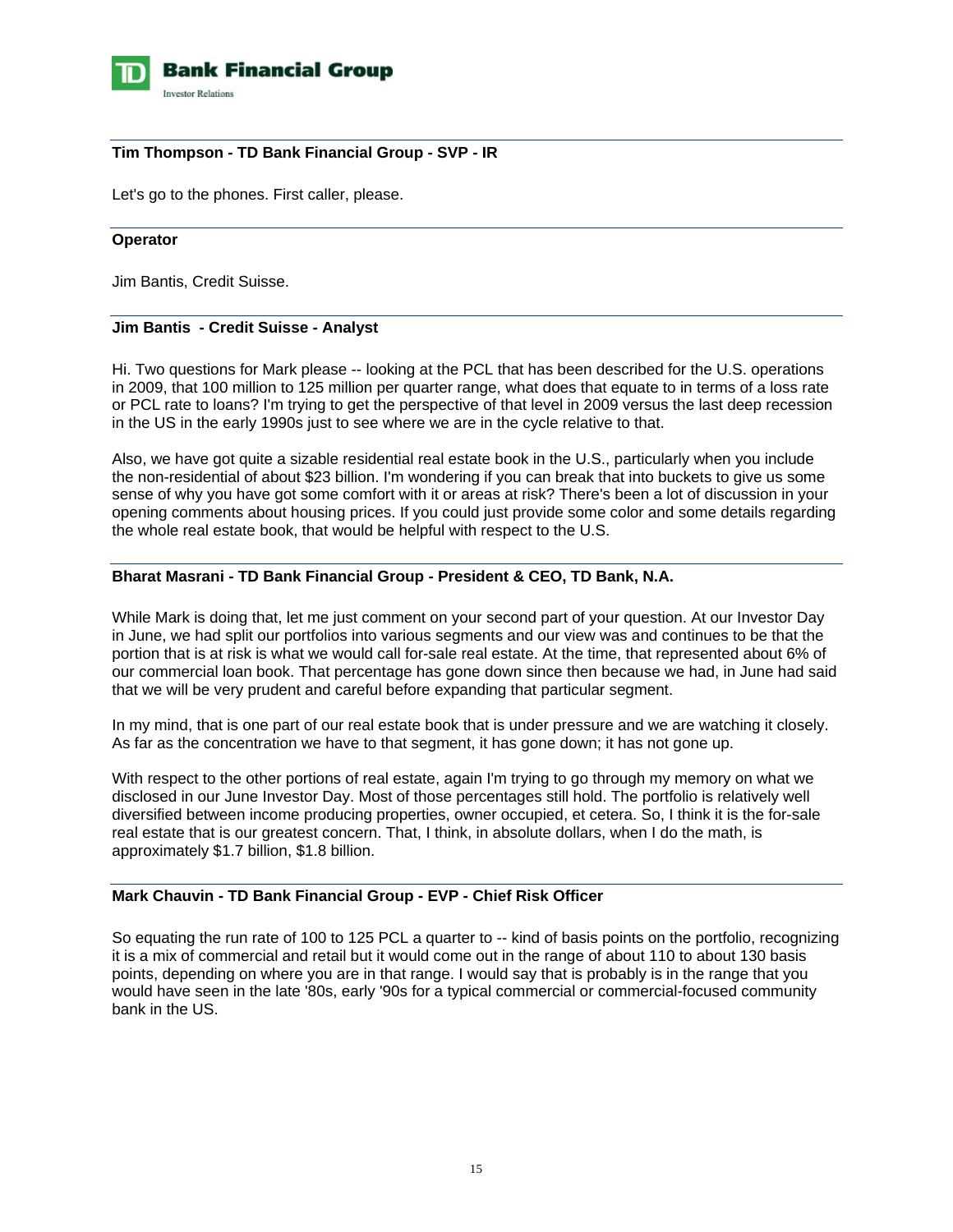

### **Jim Bantis - Credit Suisse - Analyst**

I got it. So that would be comparing to the peak levels during that recessionary period?

# **Mark Chauvin - TD Bank Financial Group - EVP - Chief Risk Officer**

Pretty much, yes, in that range.

### **Jim Bantis - Credit Suisse - Analyst**

I got it. Oh, that's great. I just want to go back to Bharat. You provided \$1.8 billion with respect to that real estate for sale. What is the vintage on that in terms of how -- when was it originated loan to value?

### **Bharat Masrani - TD Bank Financial Group - President & CEO, TD Bank, N.A.**

I don't have that information. This has been -- both of the banks have been in that business for many years. I'm not suggesting that we are totally uncomfortable with the portfolio, but that is a portfolio that is under stress, given what you are hearing in the United States. That is the one we are watching. So I don't have the vintage numbers.

#### **Jim Bantis - Credit Suisse - Analyst**

I understand. I will follow back with Tim. Thanks.

#### **Operator**

John Aiken, Dundee Capital Markets.

#### **John Aiken - Dundee Securities - Analyst**

Good afternoon, Mark. I just wanted to clarify on the Canadian personal portfolio. You mentioned that the uptick in gross impaired related to real estate secured. Is that HELOC or is that actually mortgage?

### **Mark Chauvin - TD Bank Financial Group - EVP - Chief Risk Officer**

It is insured mortgages but to be perfectly -- we could characterize -- I'm not sure if it is HELOC. It could be HELOCs that are insured, so I could get back to you with that information.

# **John Aiken - Dundee Securities - Analyst**

Yes. I'm just taking a look at -- I mean, I think that you covered in your prepared commentary -- but just getting to the fact that the coverage on the impairments within the Personal has declined, and I have to assume that is because the Bank feels that this is fairly well-secured and losses are not overly likely.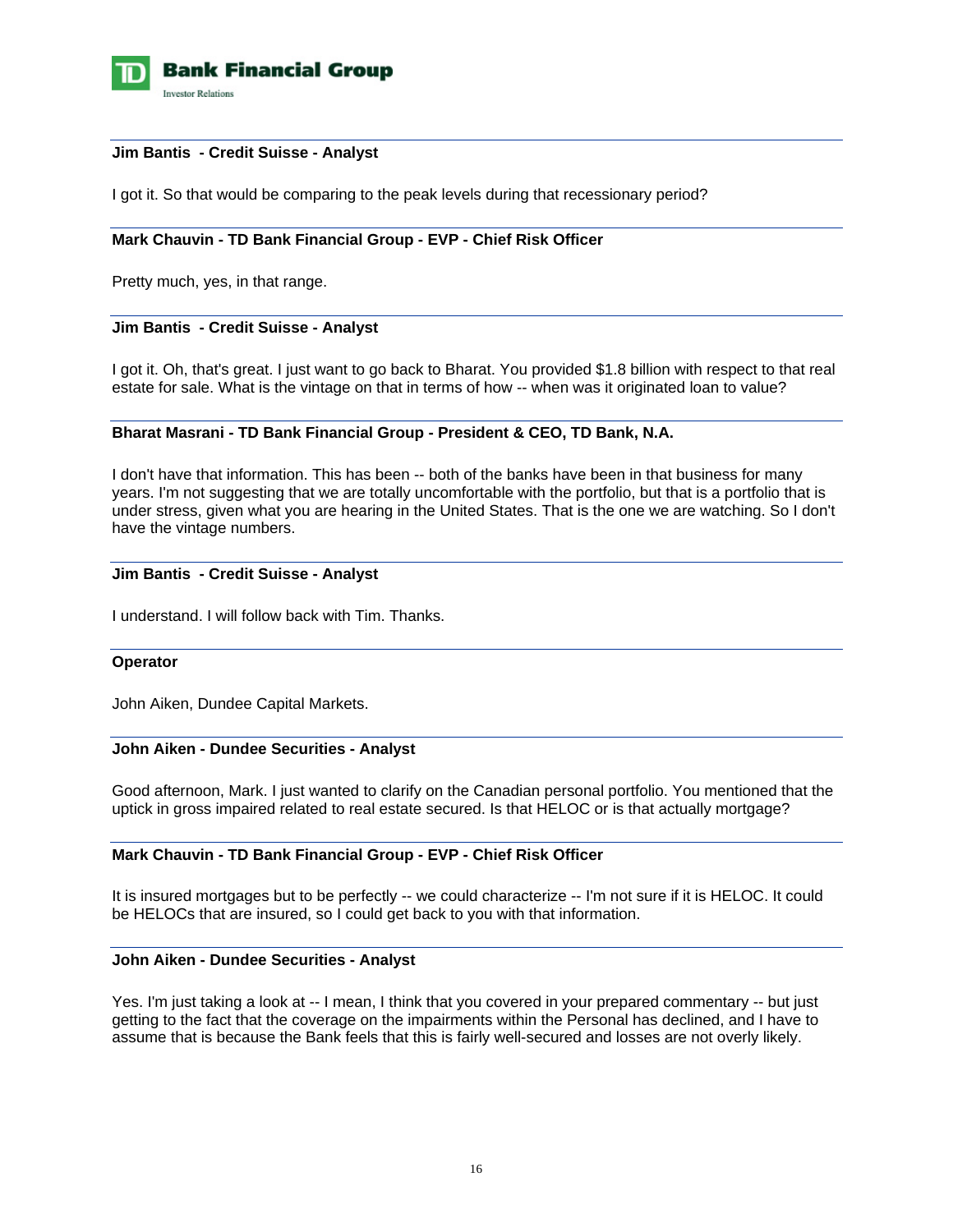

# **Mark Chauvin - TD Bank Financial Group - EVP - Chief Risk Officer**

Yes. Our growth was in the insured areas.

### **Operator**

Robert Sedran, National Bank Financial.

### **Robert Sedran - National Bank Financial - Analyst**

Hi, good afternoon. Just a quick point of clarification first, and I'm sure this is the case -- but the 100 million to 125 million is in US dollars I assume?

### **Bharat Masrani - TD Bank Financial Group - President & CEO, TD Bank, N.A.**

That is correct.

### **Robert Sedran - National Bank Financial - Analyst**

Just I guess my question is considering how rapidly the currency has moved in your favor and how important a tailwind it seems to have become, have you given any thought to perhaps hedging the exposure or would it just be too expensive and not worth the effort? I mean the currency translation on the earnings front?

#### **Colleen Johnston - TD Bank Financial Group - Group Head Finance and CFO**

Yes, from an accounting standpoint, it is virtually impossible to effectively hedge your earnings, so we don't hedge earnings. We're not able to do that.

#### **Operator**

Mario Mendonca, Genuity Capital Markets.

### **Mario Mendonca - Genuity Capital Markets - Analyst**

Good afternoon. I think, Colleen, you referred to a schedule where you provided greater detail on the available for-sale securities. Did I misinterpret that, because I've sort of flipped through everything and I can't really see it, so I need some help there. Was there some schedule?

#### **Colleen Johnston - TD Bank Financial Group - Group Head Finance and CFO**

I'll get you the exact reference, Mario. I'm being told it is Page 56.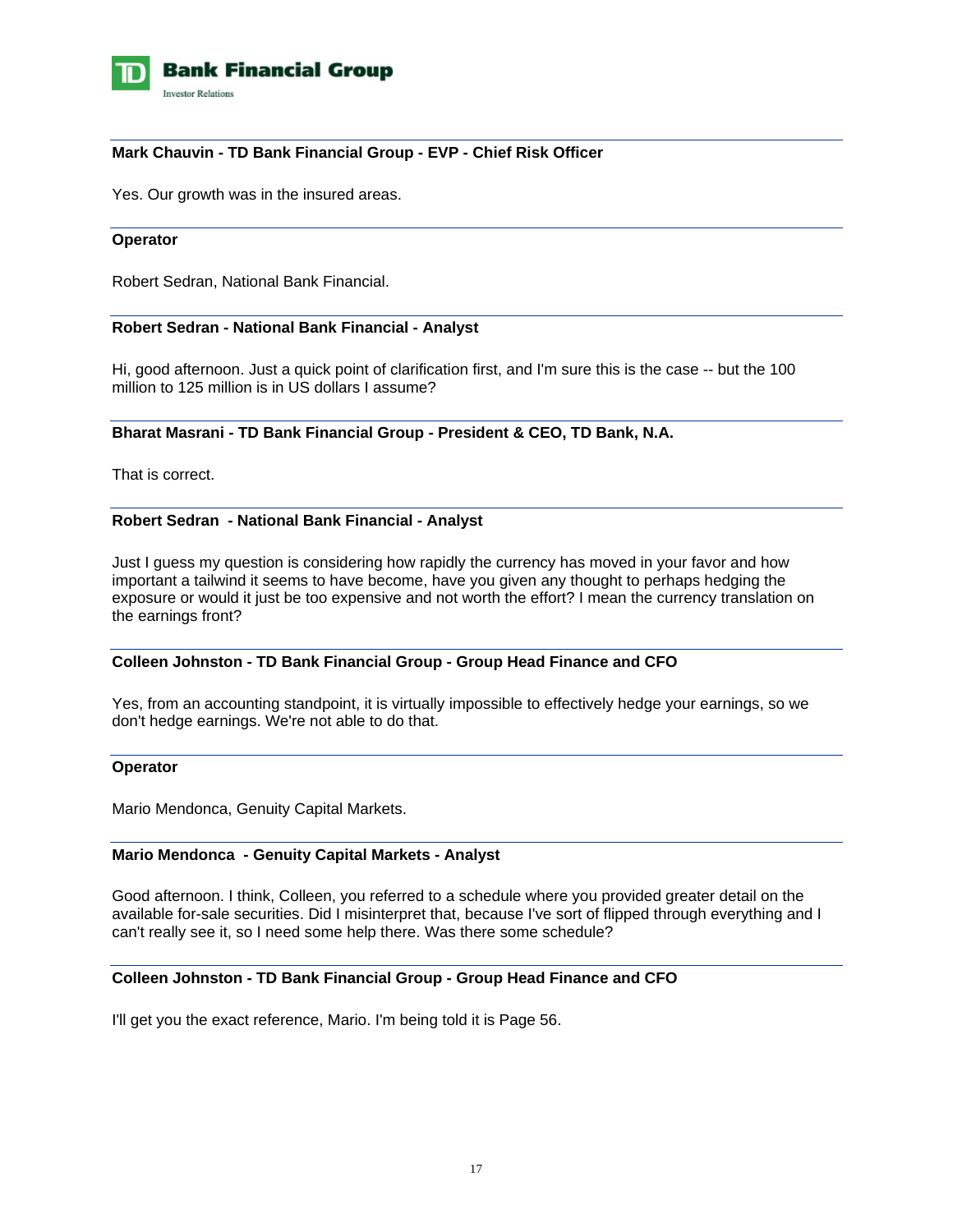

### **Mario Mendonca - Genuity Capital Markets - Analyst**

Okay. Sorry, there was just too much paper on the desk today. Let me ask something and forgive me if it is disclosed there already. What I'm trying to get a better handle of is, of that \$75 billion, how much of that is -- an up-to-date number would be helpful here -- is the Alt-A in the US and how much of that is nonagency MBS?

### **Colleen Johnston - TD Bank Financial Group - Group Head Finance and CFO**

Let me clarify. First of all, I think the first schedule you're looking for is actually on Page 97.

### **Mario Mendonca - Genuity Capital Markets - Analyst**

Of the MD&A?

### **Colleen Johnston - TD Bank Financial Group - Group Head Finance and CFO**

Yes. So that gives you the breakdown of available for sale into all of the various categories which -- or sorry, no. On Page 96 -- so that gives you the breakdown of our available for sale securities or a total of \$75 billion.

Then Page 56 does give you then the breakdown of, on a cost basis as well as on a fair value basis in US dollars as of October 31, what the values are on any of our nonagency CMOs, so that includes the Alt-A as well as the jumbo. So to give you -- the Alt-As are \$2.8 billion; that is fair value. The prime jumbos are \$4.4 billion, so for total fair value of \$7.2 billion as of October 31. As you know, our balance sheet goes to September 30 but because we had further declines in October, we did show the full amount.

# **Mario Mendonca - Genuity Capital Markets - Analyst**

You referred to housing prices, U.S. housing prices dropping 15% before you would give some thought to impairing this portfolio, or several of the items in that \$75 billion I think. Is there any other metric that you can point to such as any spreads you can point to or it is this so tightly tied to your perspective of credit losses that any sort of spreads that we would look at, these observable spreads, are not meaningful in your decision on whether to impair it or not?

# **Colleen Johnston - TD Bank Financial Group - Group Head Finance and CFO**

You are correct in your interpretation that it really is the credit losses. Our assumptions on credit losses is very much the key driver because those spreads are reflecting a huge liquidity issue which are really not a factor in the valuation of debt securities in particular because we intend to hold these until they recover in value. So the key determinant is credit, the credit loss assumption.

#### **Mario Mendonca - Genuity Capital Markets - Analyst**

So it is not going to be helpful to us then, to follow these spreads? It is really losses?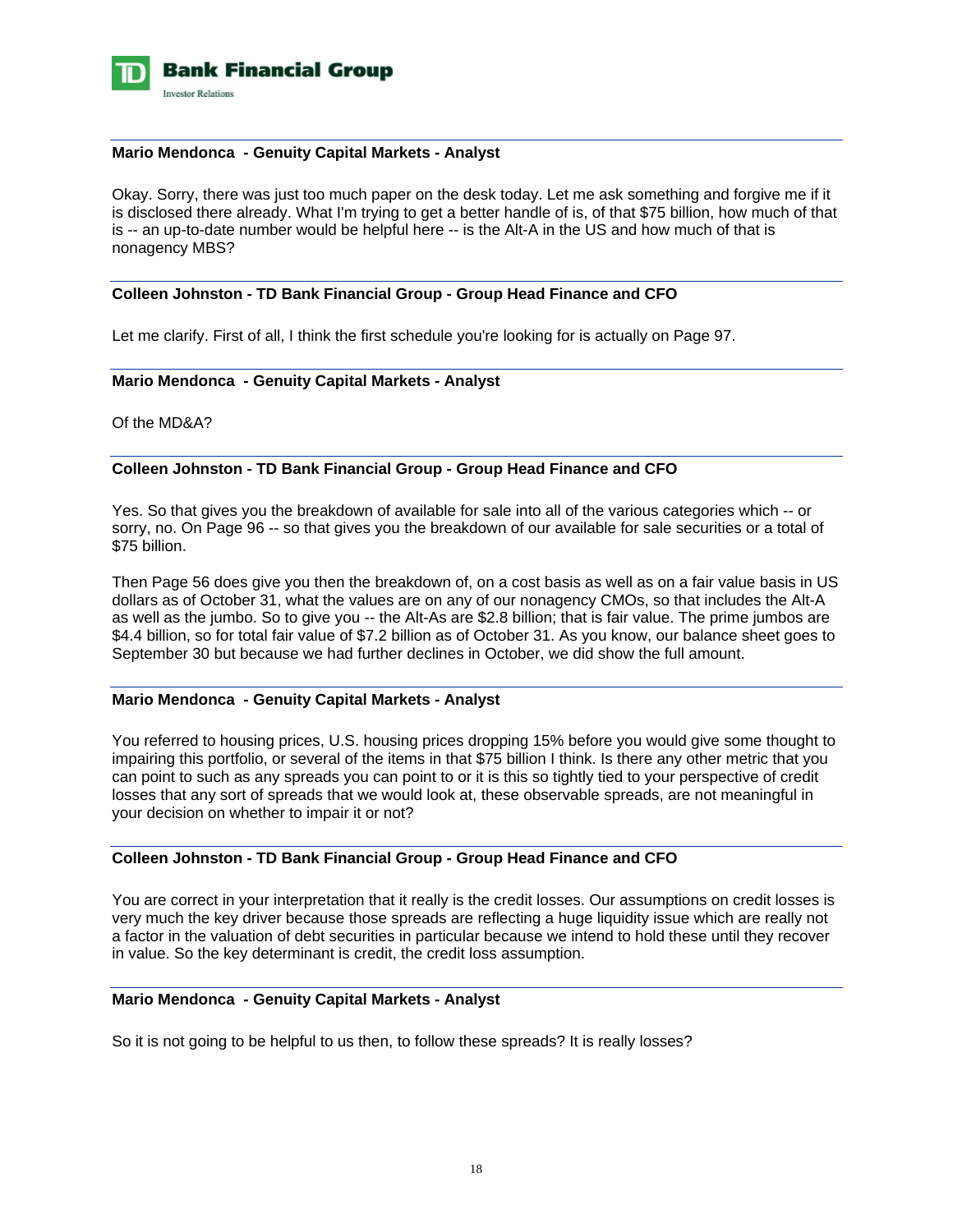

### **Colleen Johnston - TD Bank Financial Group - Group Head Finance and CFO**

Correct. You would be better to just follow what US housing prices are doing. So, as I say, we have disclosed the fact that, if we have got really another 15% decline in US housing prices before, we would be looking at impairment.

#### **Mario Mendonca - Genuity Capital Markets - Analyst**

So essentially double what they have done already?

### **Colleen Johnston - TD Bank Financial Group - Group Head Finance and CFO**

Yes, a little less than that but yes roughly.

#### **Operator**

Brad Smith, Blackmont Capital.

### **Brad Smith - Blackmont Capital - Analyst**

Thanks very much. Just a quick question and I think probably for you, Tim, with respect to the operating leverage in the Personal and Commercial Banking unit. I'm just wondering what your expectations for the coming year are. It seems that it's, in the quarter, has slipped into a negative territory. I imagine you are expecting that will recover. I am just wanting a little guidance for the full year on that. Maybe you could just talk a little bit about the margins in the quarter being down about 9 basis points. Is that mostly on the deposit side or would it also be some pressure on the lending side?

#### **Tim Hockey - TD Bank Financial Group - President & CEO, TD Canada Trust**

In operating leverage for 2009, we're absolutely expecting it to get back into positive territory. As Colleen said, there were a few items, two in particular, that actually negatively impacted us by 3 points that would have -- taken those out of the quarter would have put us back into positive territory this particular quarter.

#### **Brad Smith - Blackmont Capital - Analyst**

Would that leave you at sort of a run rate expectation?

# **Tim Hockey - TD Bank Financial Group - President & CEO, TD Canada Trust**

I don't know that. Probably a little bumpy obviously, given low expectations on both margins impacting on the revenue side but certainly getting back into positive territory is the right thing to do.

On margin, shifting to that, clearly a drop of 9 basis points sequentially -- about half of that I think was due to prime BA and another few points was due to liquidity premiums. Our expectation is that will probably see another drop in Q1 based on what we are seeing to date and then actually a recovery towards the tail end of last year -- or next year rather.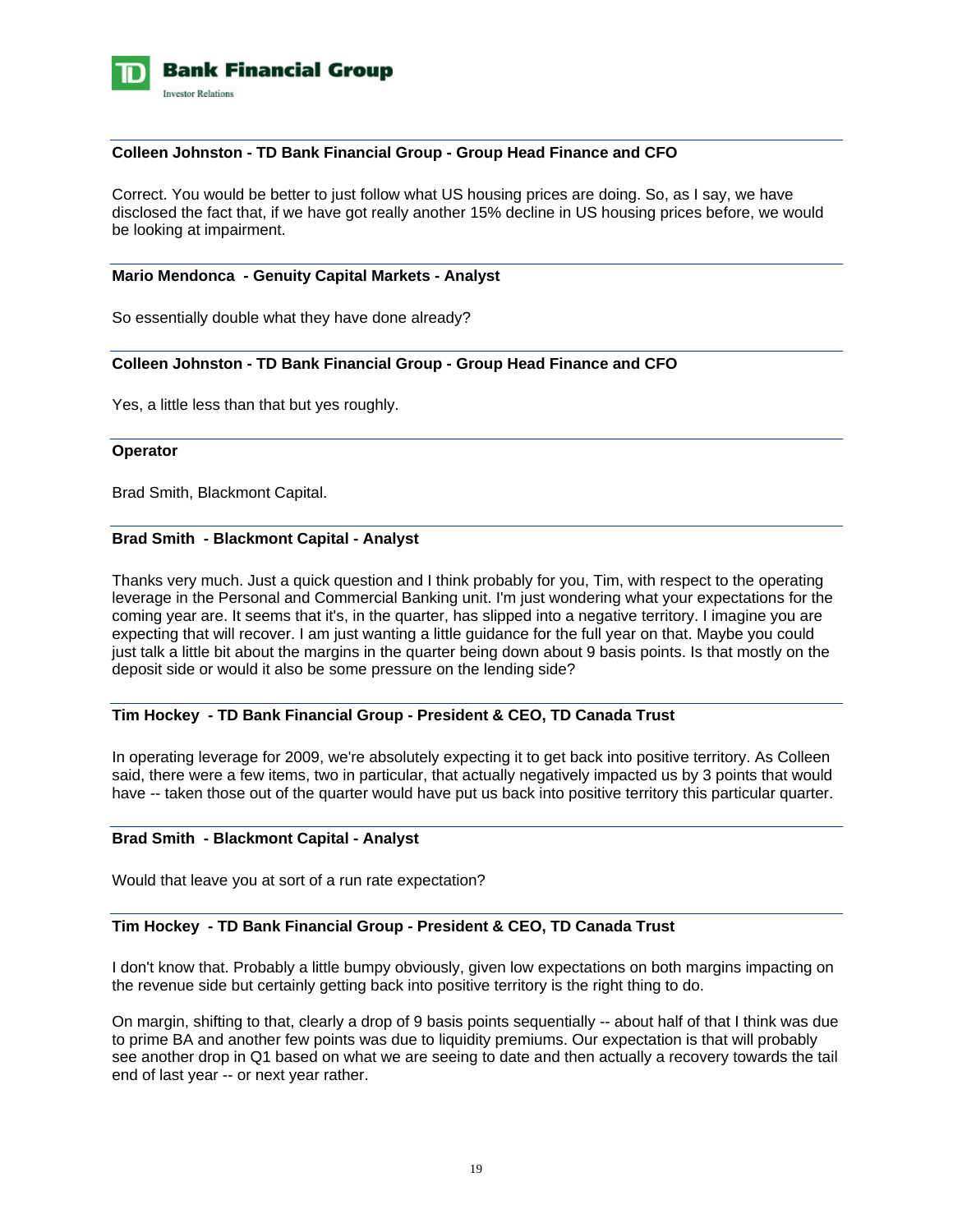

You asked about deposits. While there is certainly competition for deposits, actually the margins increased on deposits overall. That is because we do get a credit of funds for the liquidity premiums that hurts us on the money-out side or the lending side.

# **Brad Smith - Blackmont Capital - Analyst**

Terrific. Thanks very much.

#### **Operator**

Sumit Malhotra, Merrill Lynch.

### **Sumit Malhotra - Merrill Lynch - Analyst**

Good afternoon. For Colleen, back to the Alt-A book and the AFS, you talked about the fact the experience on this book thus far has been much lower in terms of actual credit losses than you had modeled for. Is there anything tangible you can offer us in terms of how exactly this book is trending in terms of credit losses?

### **Colleen Johnston - TD Bank Financial Group - Group Head Finance and CFO**

No, I'm not inclined to give you any more specifics except to say that, in terms of where we thought we would be, we are well within that model. In fact, our model was somewhat more conservative than the experience to date.

#### **Sumit Malhotra - Merrill Lynch - Analyst**

Okay, I will leave that one there. Maybe this one might be for Ed. There is a new slide in the presentation this quarter that shows the fact that commercial volumes for TD are seemingly still accelerating well. The industry is rolling over. Given your comments on the fact that Canada can't outrun what is happening in the U.S. and economic conditions are worsening, you've talked about in the past that this is an area in the portfolio that you have some concerns about how it would trend. How does that reconcile with volumes now accelerating to -- from the low teens or single digits to the mid teens in this kind of economic environment?

# **Ed Clark - TD Bank Financial Group - President and CEO**

Well, I think the point that I will make and then I will adjust your issue is that obviously, in a social and political environment, there is concern whether Canadian banks are going to be there for clients in these tough times. So I think our point is we are there. The evidence is clear that we are there and that we are not shutting up shop saying we're just going to close up our credit. In fact, we're actually supplying credit and filling in for other people withdrawing from the market.

Obviously, in doing that, what you don't want to be getting is everyone else's problems and so at the same time, you are looking to make sure that you have good credit quality. As Bharat was pointing out in the United States, what we are actually finding is that we get better spreads and tighter terms in doing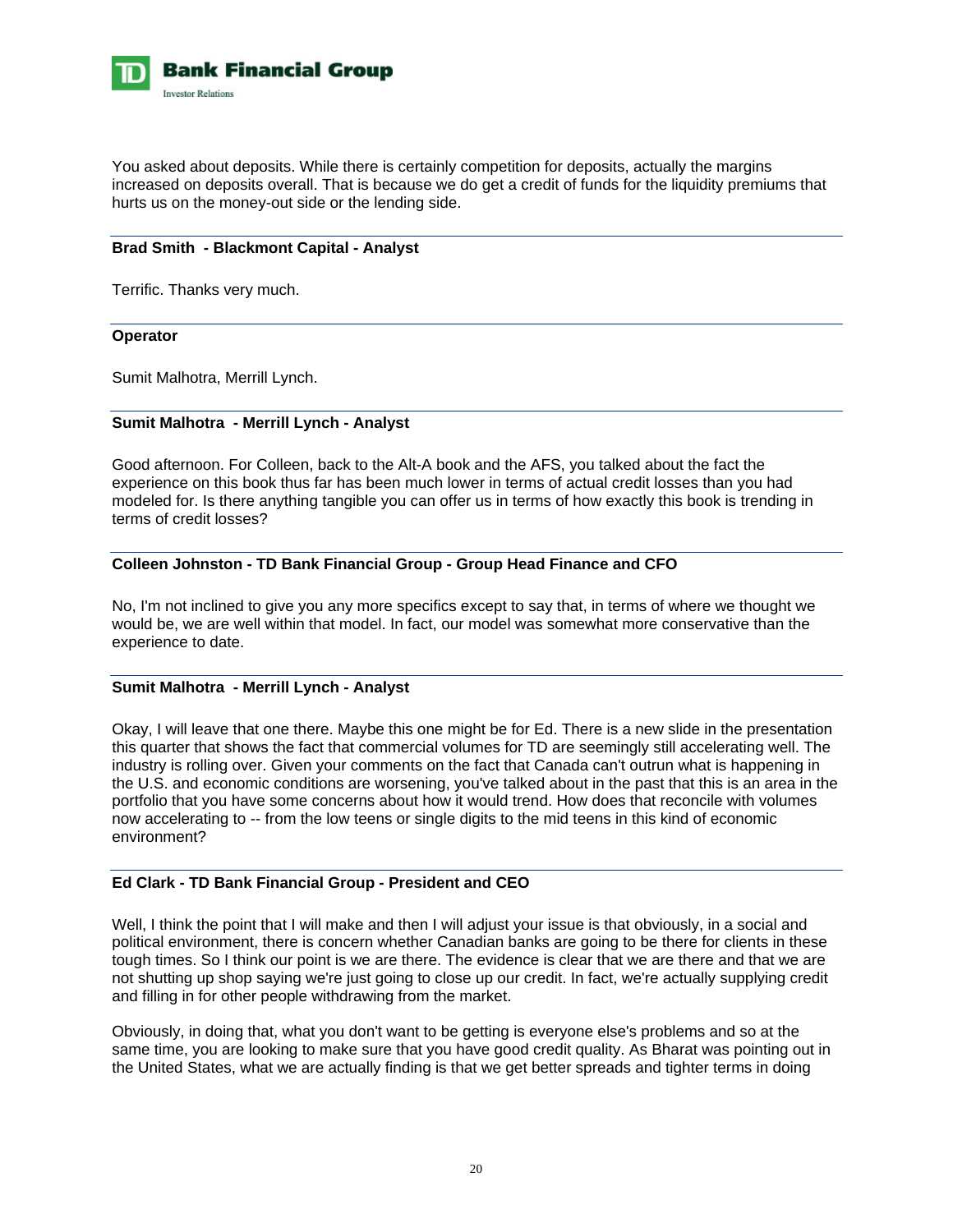

new loans than historically. So the market is adjusting to the scarcity of credit so that in fact we can actually uptick our quality and uptick our spreads while growing market share.

I think what is going on here is clearly, as you know, we have always been a little very, very, very conservative on making sure that we had lots of liquidity and so as a bank, we have lots of liquidity. So we are anxious to lend to good credits. I think that is the concern. No one, I think, at the political level is asking us to lend to bad credits. What they want to make sure is that we are continuing to lend to good credits and that is what we're doing.

### **Sumit Malhotra - Merrill Lynch - Analyst**

The last question for Colleen -- in the past, you've given us a run rate for where you thought the corporate segment would trend. With that change in liquidity that I had talked about on the last call, it probably would be reasonable to a expect that higher loss rate there. Are you in a position to offer us something?

### **Ed Clark - TD Bank Financial Group - President and CEO**

I'm very anxious to hear this answer.

# **Colleen Johnston - TD Bank Financial Group - Group Head Finance and CFO**

No, I'm not going to give you new guidance on the corporate segment. But you're correct in saying that I think it is reasonable to think that the losses are going to go up on a go-forward basis. You did see losses on securitization in the fourth quarter, and that will likely continue, perhaps not at the level of Q4 but I think you will see that continue to a certain extent into 2009 as we continue to securitize and participate in the CMHC program in future tranches. So, I think you will see a number above the top end of the range that we have historically talked about, the -40 most definitely.

#### **Tim Thompson - TD Bank Financial Group - SVP - IR**

We're back in the room.

### **Ian de Verteuil - BMO Capital Markets - Analyst**

Just a question for Ed. When you think about the bank that you have built in the United States, it must be frustrating to see that you have played the game well in terms of not overdoing it on the credit front, whereas it seems that everybody else, the worse the offender the more cheap the funding they get that you don't have access to. Do you think that the franchise and the investment you've put in, in the U.S., is negatively impacted by the fact that your peers seem to be able to get money from the U.S. government. The worse they are, the more they get, it seems.

#### **Ed Clark - TD Bank Financial Group - President and CEO**

I have to be careful here. The short answer to that question is no. I actually philosophically believe that piling up leverage into the capital structure and saying okay now in effect the TARP has added about 2 points to the Tier 1 capital ratios of the American banks. As CEO, if you take that and say this is real capital and I can go act like it is real capital, you're kidding yourself because all of that capital is going to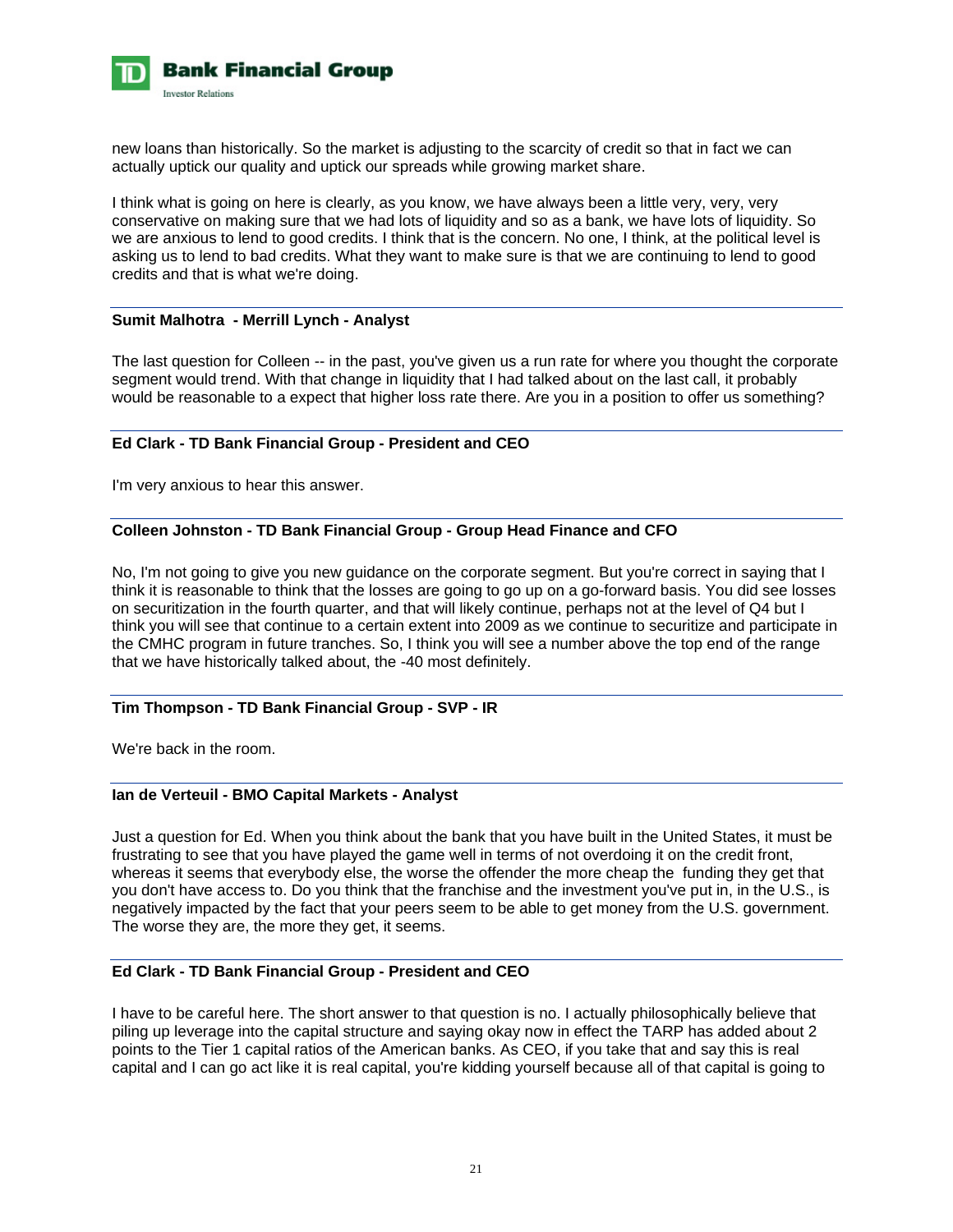

have to be paid back. Just the same way as I think if you're using the government guarantee on your debt doing through your debt, all you're doing is rolling forward a problem that eventually you're going to have to get off the drug of government support.

So in the short run, you might think that the world is coming your way, but I like the discipline of having to go to the marketplace and raise the capital that you need to raise your businesses. I think you end up making more prudent investment decisions. So as you know, we have taken a position that there isn't a sufficient visibility on asset values in the United States to be making major acquisitions with lots of asset risk in it. It could be that we are being too conservative but right now, I don't -- if I'm missing opportunities because other people have TARP financing and they're prepared to take that asset risk, the truth is if, I had TARP financing, I still wouldn't take the asset risk. So, it is not impeding our competitive position at all in the United States right now and we are continuing to have great success with our organic growth and I'm comfortable with where we are.

### **Ian de Verteuil - BMO Capital Markets - Analyst**

But doesn't the funding give them a competitive advantage to the extent you don't have it? I mean, the cost of funds is sort of a fundamental essence of running a banking business? Until we get everybody else off of the drug, don't they --?

# **Ed Clark - TD Bank Financial Group - President and CEO**

Yes, I guess, though, I think rarely do you get something from somebody without giving something back to them. If you look around the world, I am not sure the banking system is going to be strengthened by having governments micromanage banks. I don't believe the politicians in the end will inject funds in the banks and then not say to them, well, we want to have some say of how you run the banks. So I don't believe in that model. I think it is much better to have the discipline of the private sector and I think Canada has shown that, in fact, the Canadian banks have fared very well and I think part of the reason it fared well is that Canadian bank CEOs across the board have in average been prudent and conservative. So I would pass on the short-term funding advantages of TARP financing to stay with this model.

# **Tim Thompson - TD Bank Financial Group - SVP - IR**

One last question -- Michael?

### **Michael Goldberg - Desjardins Securities - Analyst**

I haven't seen anything on this but can you just confirm for me that you have not had any benefit from lower value of any HFT liabilities? More generally speaking, what do you think of the approach of taking that value decline into earnings?

### **Colleen Johnston - TD Bank Financial Group - Group Head Finance and CFO**

You're talking about trading deposits?